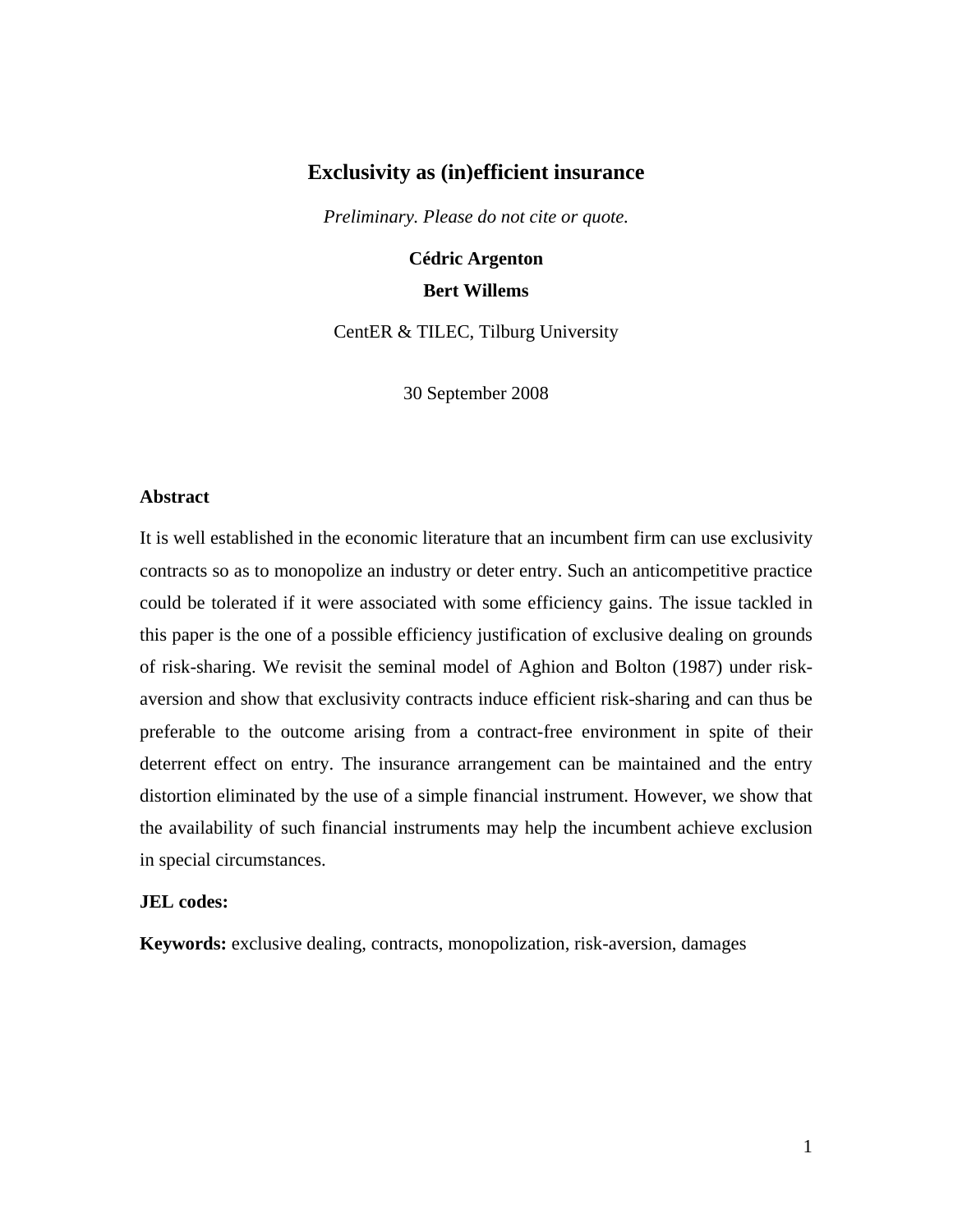# **Table of contents**

| 1                       |                |  |  |  |
|-------------------------|----------------|--|--|--|
| 2                       |                |  |  |  |
|                         | 2.1            |  |  |  |
| $\mathbf{3}$            |                |  |  |  |
|                         | 3.1            |  |  |  |
|                         | 3.1.1          |  |  |  |
|                         | 3.1.2          |  |  |  |
|                         | 3.2            |  |  |  |
|                         | 3.2.1          |  |  |  |
|                         | 3.2.2<br>3.2.3 |  |  |  |
|                         | 3.3            |  |  |  |
|                         | 3.3.1          |  |  |  |
|                         | 3.3.2          |  |  |  |
|                         | 3.3.3          |  |  |  |
| $\overline{\mathbf{4}}$ |                |  |  |  |
|                         | 4.1            |  |  |  |
|                         | 4.2            |  |  |  |
|                         | 4.3            |  |  |  |
| 5                       |                |  |  |  |
| 6                       |                |  |  |  |
|                         |                |  |  |  |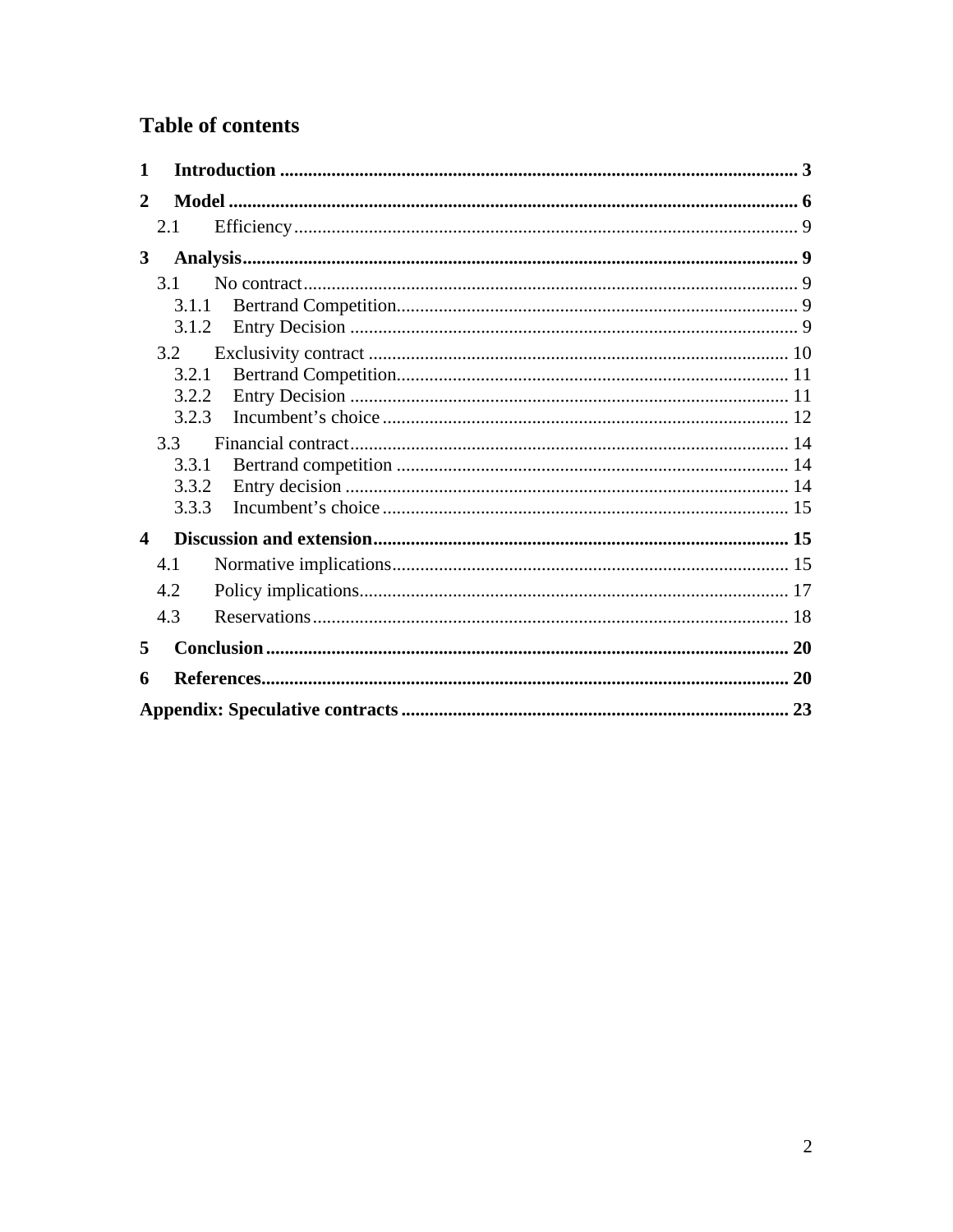## **1 Introduction**

It is well established in the economic literature that an incumbent firm can in certain circumstances use exclusivity contracts so as to monopolize an industry or deter entry. Such an anticompetitive practice could be tolerated if it were associated with some sizeable efficiency gains. The issue tackled in this paper is the one of a possible efficiency justification of exclusive dealing on grounds of risk-sharing. Indeed, consumers in the industry may value the certainty of a constant, known if high price over the sizeable yet uncertain price slash brought about by potential entry.

For example, a big energy-intensive manufacturer may have to decide today about the technology to adopt for its new plant, scheduled to operate over the next twenty years. The uncertain development of alternative energy production means as well as the unsettled nature of the discussions surrounding future energy policy make that choice risky. Because he commits to a long-term investment, the manufacturer may value longterm arrangements with current energy suppliers over the vagaries of energy prices. In other terms, he may be risk-averse with respect to the input prices.

Can the insurance provided by a long-term exclusivity contract be invoked in order to justify its use in the face of its negative impact on competition? To address this question, we revisit the seminal model of Aghion and Bolton (1987) under risk-aversion. We show that exclusivity contracts induce efficient risk-sharing and can thus be preferable to the outcome arising in a contract-free environment in spite of their deterrent effect on entry. However, the insurance arrangement can be maintained and the entry distortion easily eliminated by using a simple financial instrument (forward contract). Thus, there seem to be little room for an insurance efficiency defense of exclusivity contracts and little reason to worry about standard financial arrangements. We note, though, that when such financial instruments are freely available, an incumbent firm could use them in special circumstances so as to commit itself to be overly aggressive after entry, to the point of deterring again a more efficient rival. Therefore, complete laissez-faire with regards to the use of financial contracts by incumbent firms is not warranted.

The problem we tackle is by no means hypothetical. For instance, in the past years, a series of cases involving energy companies were dealt with by European competition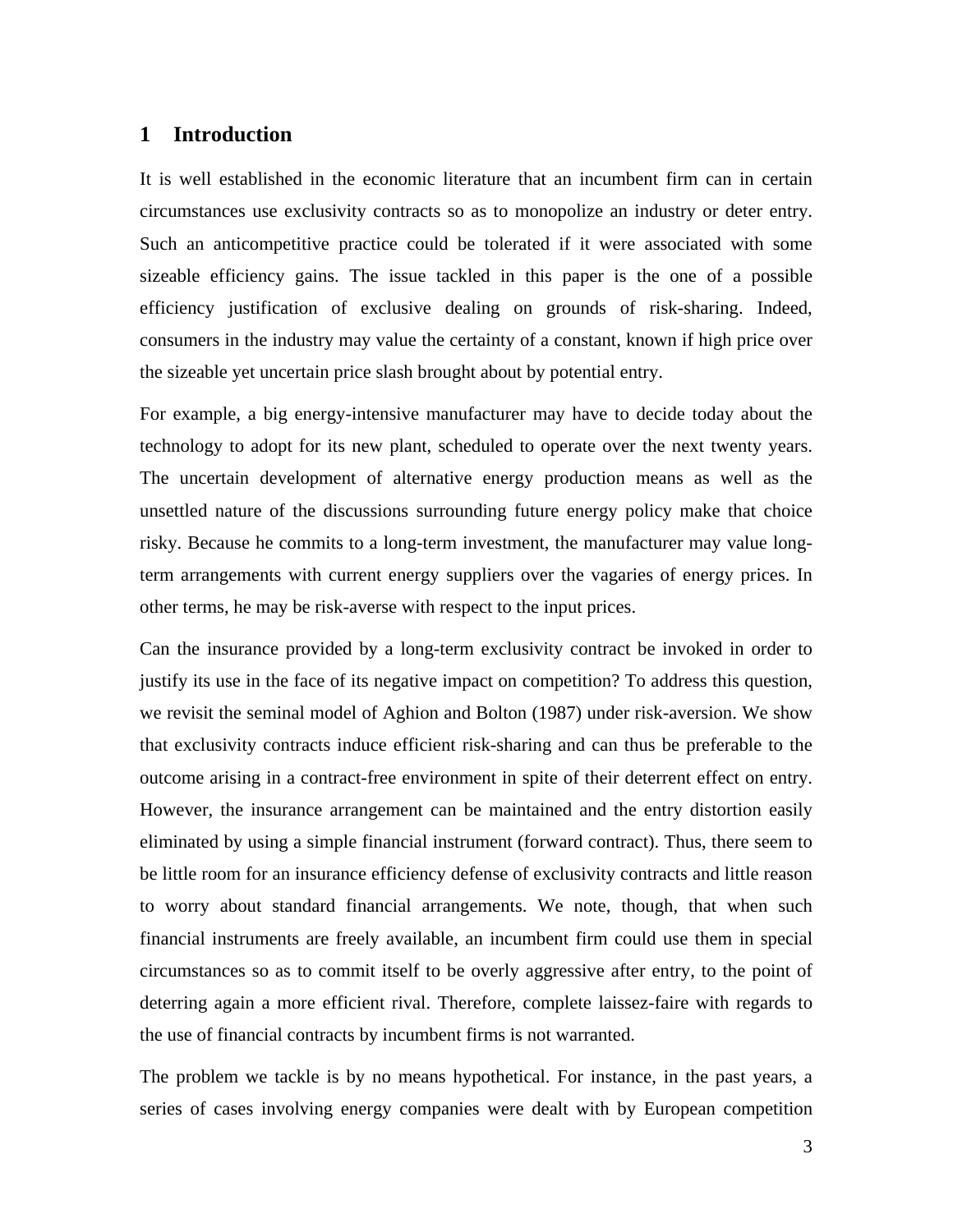authorities. In the 2007 *Distrigas* decision, the European Commission forced the main Belgian gas distributor to reduce the gas volumes tied in long-term contracts and to decrease the duration of those comtracts so as to make room for entrants. Similar requirements were implemented in decisions *Synergen*, *Gas Natural/Endesa*, *Repsol* or *E.ON Ruhrgas*. Each time, the concern was that an incumbent firm or merged entity was using long-term exclusivity contracts in order to shield a big portion of market sales from competitive pressure. In French case *KalibraXE*, which gave rise to a provisional decision in 2007, a small entrant complained that the former electricity monopolist was using exclusivity provisions to prevent it from accessing industrial consumers. The French competition authority stressed that any assessment of those clauses could not take place without serious consideration being given to the conditions under which those clauses could be terminated or breached and the economic gains that accrued to customers under the contract, especially those derived from the certainty associated to a fixed price.

There is an active literature studying the possibility of vertical foreclosure or entry deterrence through the use of vertical arrangements.<sup>1</sup> When it comes to the deterrence of a potential rival's entry by an incumbent through the use of exclusivity contracts, two main lines of reasoning stand out of the literature. In Aghion and Bolton (1987), an incumbent firm offers an exclusivity contract to a single buyer before a potential rival decides about entry. By specifying damages for breaching the contract, the incumbent can ensure that upon entry, the buyer pays a lower price. This lower market price translates into an additional surplus to the buyer, which the incumbent can extract upfront through the transaction price specified in the contract. Because there is uncertainty surrounding the cost of the potential entrant, the incumbent is led to trade-off the likelihood of entry with surplus extraction and inefficiently deters entry.

The other theory of harm is associated with the "naked exclusion" story put forth by Rasmusen, Ramseyer and Wiley (1991) and Segal and Whinston (2000a). The model explains how an incumbent firm can use contracting externalities among several

 $\overline{a}$ 

<sup>&</sup>lt;sup>1</sup> Excellent discussions are found in Bernheim and Whinston (1999) and Rey and Tirole (2007).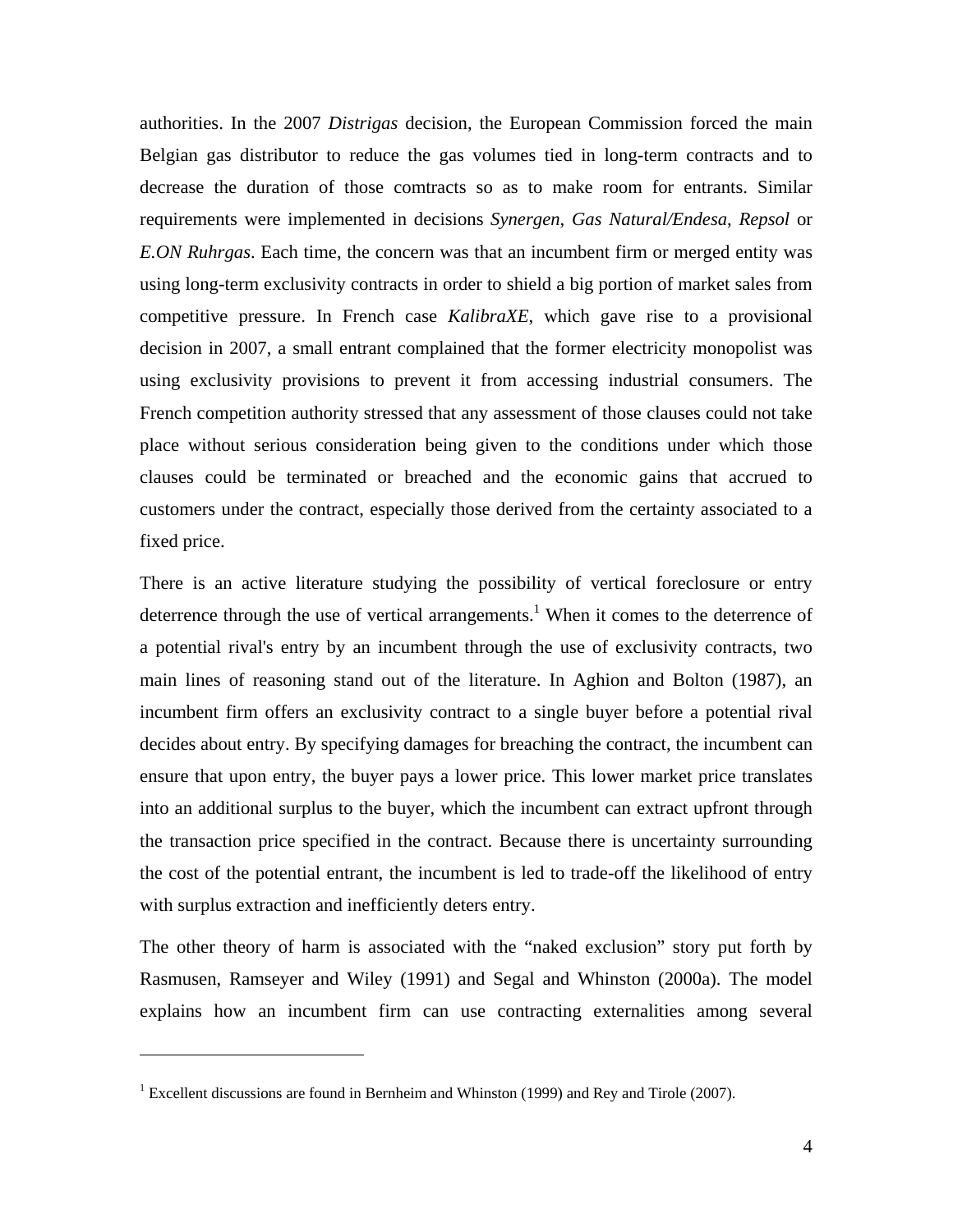customers so as to prevent a potential entrant from reaching the minimum viable scale. A review of the most recent developments can be found in Argenton (2008).

There is also a large literature describing the gains in efficiency associated with exclusivity contracts, which could arise from promoting relation-specific investments by solving the hold-up problem (e.g. de Meza and Selvaggi, 2007), reducing intra-brand or inter-brand competition (e.g. Besanko and Perry, 1993), sharing risk (e.g. Rey and Tirole, 1986), upholding quality standards (e.g. Marvel and McCafferty, 1984), or fostering efficient product selection (Yehezkel, 2008). Motta (2004) offers a good review of this line of research.

By contrast, there are very few contributions studying the trade-off between the efficiency gains and the exclusionary effects, as we try in this paper. An early example is Spiegel (1994), who shows that in a modified version of the Aghion and Bolton model, liquidated damages remain excessive and continue to serve as a barrier to entry even in the presence of relation-specific investment, but may nonetheless have an overall positive on welfare. Similarly, in a model that builds upon Segal and Whinston (2000b), Fumagalli, Motta and Rønde (2007) explore a model where exclusive dealing can both promote investment and foreclose a more efficient supplier.

Several papers have studied the contracting decisions of firms with market power and their impact on product market competition. The main message in this literature is that firms may use financial contracts as a commitment device to influence the equilibrium in the spot market and increase their overall profit. The precise strategy depends on the type of competition. If some oligopolists compete à la Cournot, then they will sell forward contracts (or integrate vertically) to compete more aggressively in the market (Allaz and Vila, 1993), which increases their market share at the expense of the other participants. Willems (2005) shows that those results also hold for other option contracts. On the other hand, if oligopolists compete à la Bertrand, then they have an incentive to buy forward contracts, and commit to being less aggressive (Mahenc and Salanié, 2004). Willems and De Corte (2008) argue that governments should therefore regulate the risk exposure of (electricity) firms so as to give firms an incentive to reduce their exposure to the spot market and to mitigate market power in the spot market.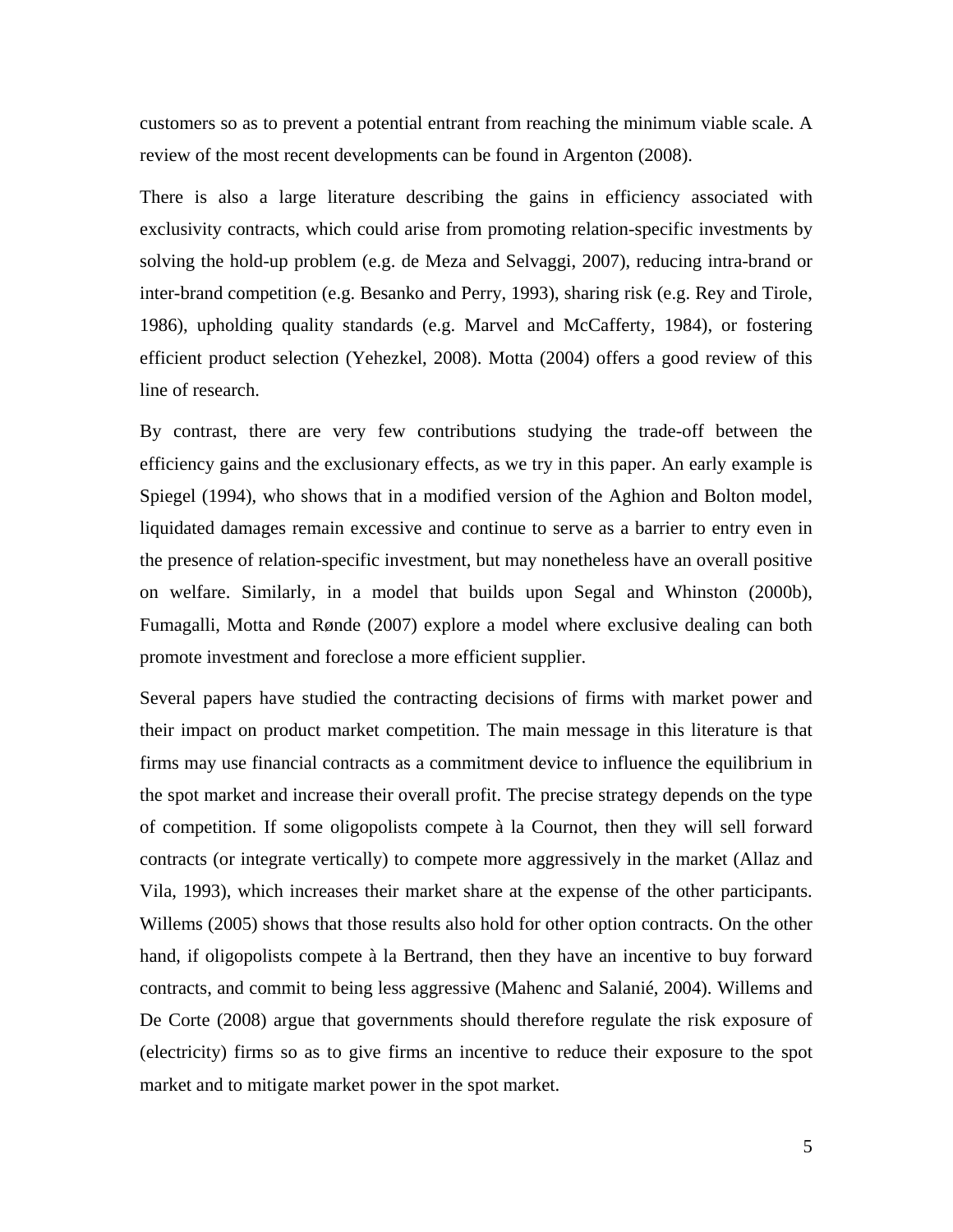This literature has been criticized for overemphasizing the positive effects of contracts, by not taking into account the impact of contracting on entry incentives. Indeed, contracts might have a beneficial effect on spot market competition but may well reduce long-run dynamic efficiency, by destroying the incentives to enter the market. Our paper precisely addresses that shortcoming. We show that even after accounting for the impact on entry, the use of forward contracts decreases welfare only in special circumstances.

Furthermore, our analysis illustrates that the incentives to sign contracts are drastically affected when we take entry into account. Indeed, in contrast with Mahenc and Salanié (2004), in our model a price-setting incumbent may have an interest in *selling* forward contracts so as to commit to being *more* aggressive on the spot market, in order to deter entry.

The structure of this paper is as follows. In Section 2, we describe the model. Section 3 contains the analysis. In Section 4, we discuss the welfare and policy implications of the results. We conclude in Section 5. An appendix covers the case where the incumbent firm is allowed to take a speculative financial position.

## **2 Model**

This paper models the effect of long-term contracts signed between an incumbent producer and consumers when consumers are risk averse. We study the trade off between the beneficial effect of a long-term relationship (risk sharing) and the associated harmful effect (exclusion of potentially more efficient producers).

In order to do so, we extend the classical model of Aghion and Bolton (1987) by introducing risk-aversion on the part of consumers and by studying different contracting environments. In the first scenario we assume that no contract can be signed. In the second scenario the incumbent can sign an exclusive contract with consumers as in the original model. In the third scenario the incumbent and consumers can sign a standard financial (forward) contract whereby the buyer promises to pay the incumbent the difference between the forward price and the spot price.

Next to adding risk-averse consumers and enriching the contract environment, two additional, technical modifications of the original model are introduced.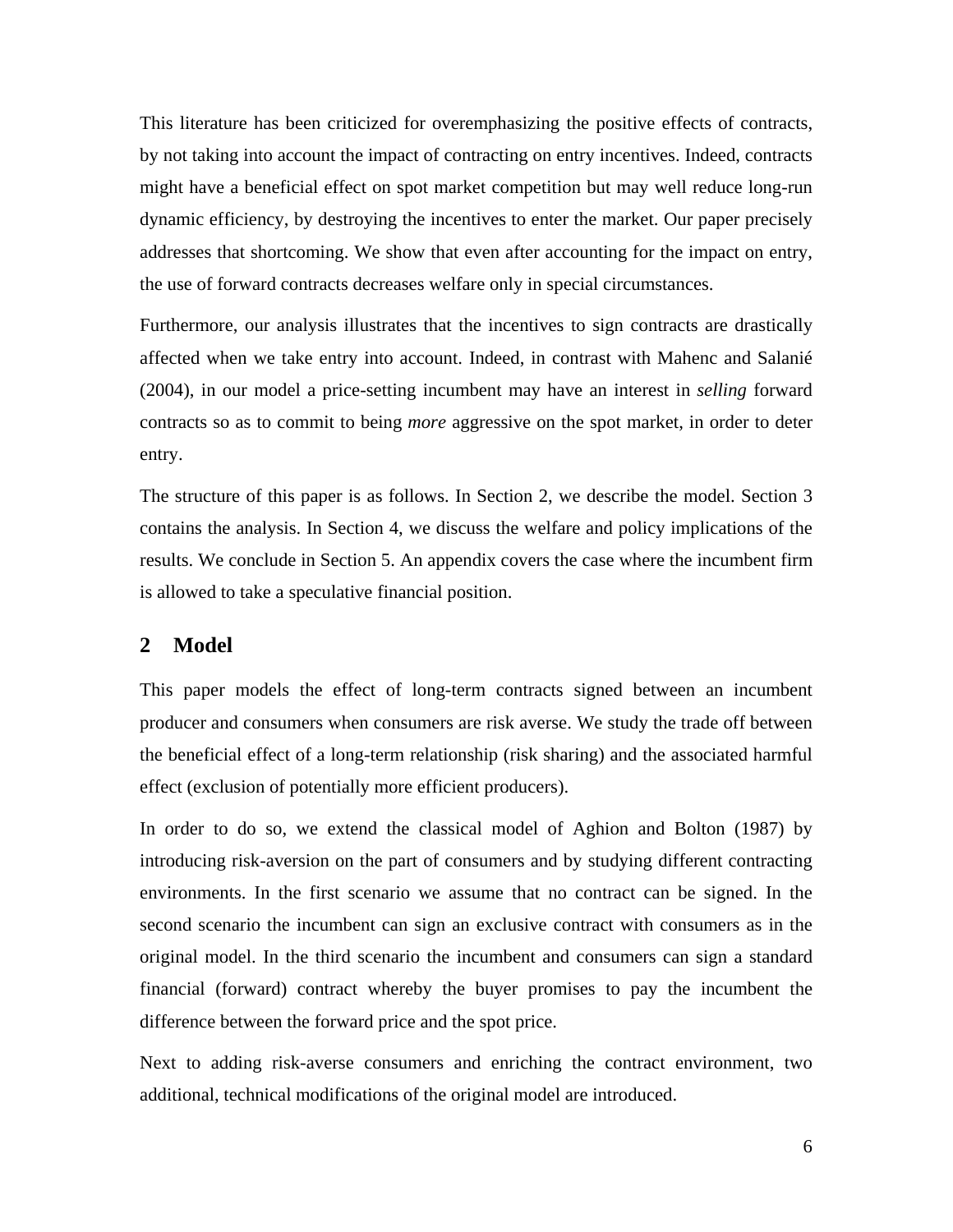First, we assume that there is a very small "fringe buyer" that does not sign a long-term contract with the incumbent. This fringe buyer is introduced in the model to obtain a unique, meaningful spot price in the case when the incumbent firm and the main buyer sign a financial contract and are therefore perfectly hedged against any variation in the spot market price.

Second, we assume that it is not profitable for the entrant to enter the market if it can only supply to fringe consumers. This is modeled by assuming that the entrant incurs a very small entry cost.

This being said, the set-up of the game follows the model of Aghion and Bolton as closely as possible. In the game there are four players: the main buyer, the fringe buyer, the incumbent and the entrant.

The *main buyer* buys at most one unit of the good. His reservation price for the good, i.e. the maximal price that he is willing to pay, is equal to 1. The main buyer is risk averse and his preferences are represented by a von Neumann-Morgenstern utility function. The expected utility of the main buyer when consuming 1 unit of the good is equal to

$$
E[U(1-p)]\tag{1}
$$

where expectations are taken over the different states of the world, and  $p$  is the price faced by the buyer in a specific state. The utility function of the main buyers is upwardsloping and concave  $(U' > 0$  and  $U'' < 0$ ), and is such that  $U(0) = 0$ . Next to the main buyer there is a small, risk-neutral *fringe buyer* who wants to buy  $\varepsilon$  units of the good. His expected utility of consuming  $\varepsilon$  units of the good is equal to

$$
E\big[\varepsilon(1-p)\big] \tag{2}
$$

The *incumbent* producer is risk-neutral and has a production cost  $c<sub>I</sub> < 1$ . He seeks to maximize expected profit.

The *entrant* producer is also risk-neutral and has a production cost  $c<sub>E</sub>$  which is drawn from a uniform distribution over [0,1] . The cumulative distribution function of her production costs is thus  $F(c_E) = c_E$ . Uncertainty about  $c_E$  is the only source of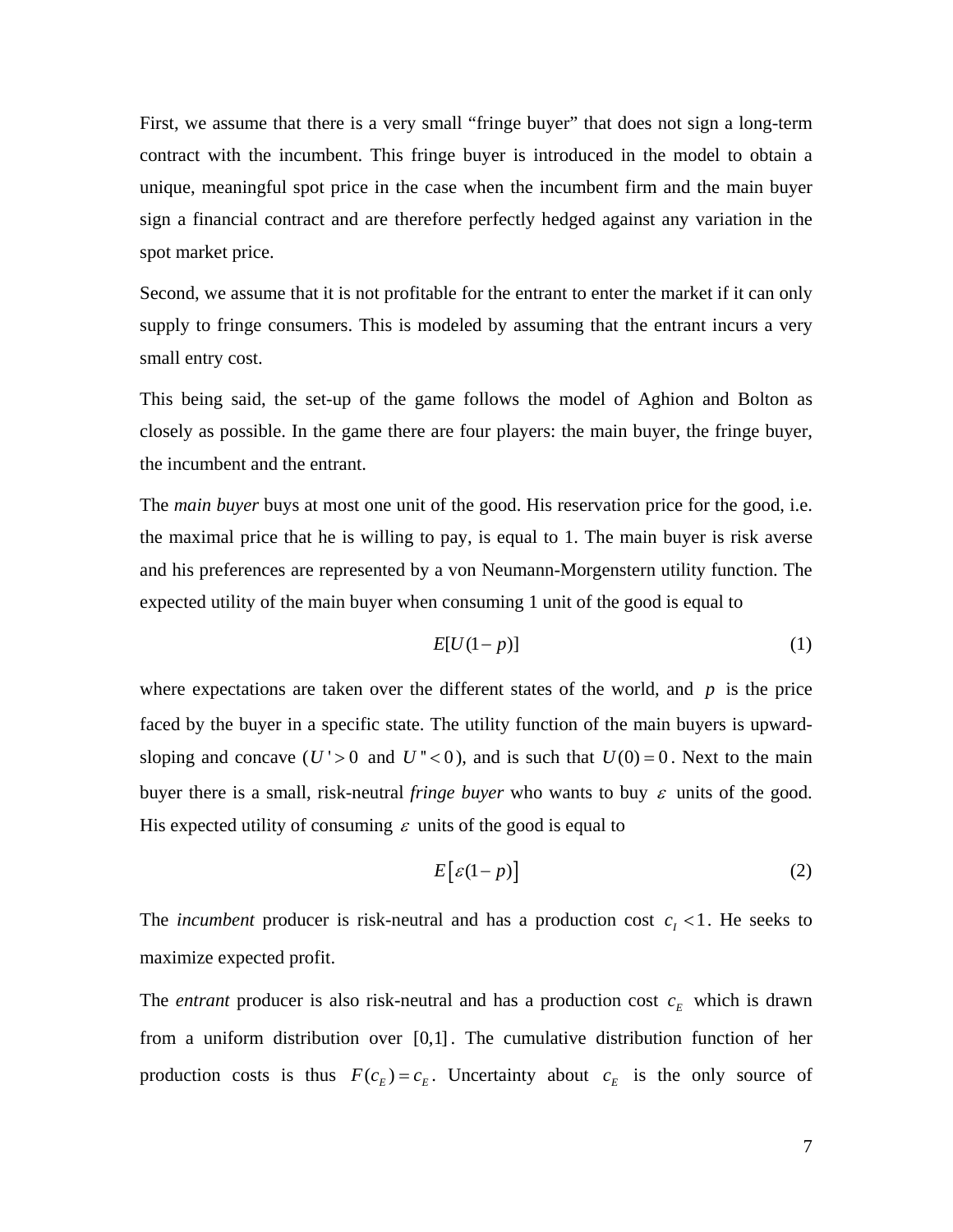uncertainty in our model. $2$  The entrant incurs a small entry cost which is equal to  $(1+\varepsilon)\varepsilon$ . This entry cost guarantees that the entrant will not enter the market if she can only sell to the fringe buyer, as the profit she can then make  $\varepsilon (p - c_E)$  will always be smaller than the entry cost  $\varepsilon(1+\varepsilon)$  because  $p \le 1$  and  $c_E \ge 0$ . The entrant strives to maximize profit.

The game consists of four stages. In first stage the incumbent offers a contract to the main buyer. Depending on the scenario it can offer one of two types of contracts. The first type of contract is an *exclusivity contract* as in Aghion and Bolton where the buyer agrees exante to pay a price *P* to the incumbent for consuming the good or pay a penalty  $P_0$  if he breaches the contract. The second type of contract is a *forward contract,* according to which the main buyer promises to pay the incumbent the difference between the forward price *f* and the spot price *p* .

In the second stage of the game, the main buyer decides whether he accepts the contract offered by the incumbent or not.

In the third stage the entrant and all other players in the game learn about  $c<sub>E</sub>$ . The entrant decides whether she enters the market and incurs the entry cost.

In the fourth stage, Bertrand competition in the spot market takes place. Both the incumbent and the entrant bid into the spot market. Firms are committed to serve all demand addressed to them at their posted price. In case marginal costs are equal, we assume that consumers select the entrant. The payoffs of the fringe buyer and the entrant depend directly on the spot market price and sales. The profit of the main buyer and the incumbent producer depends not only on the spot market sales but also on the contract that may have previously signed.

 $\overline{a}$ 

<sup>&</sup>lt;sup>2</sup> We assume that players play pure strategy equilibria. Hence, there are no additional 'strategic' sources of risk in the model.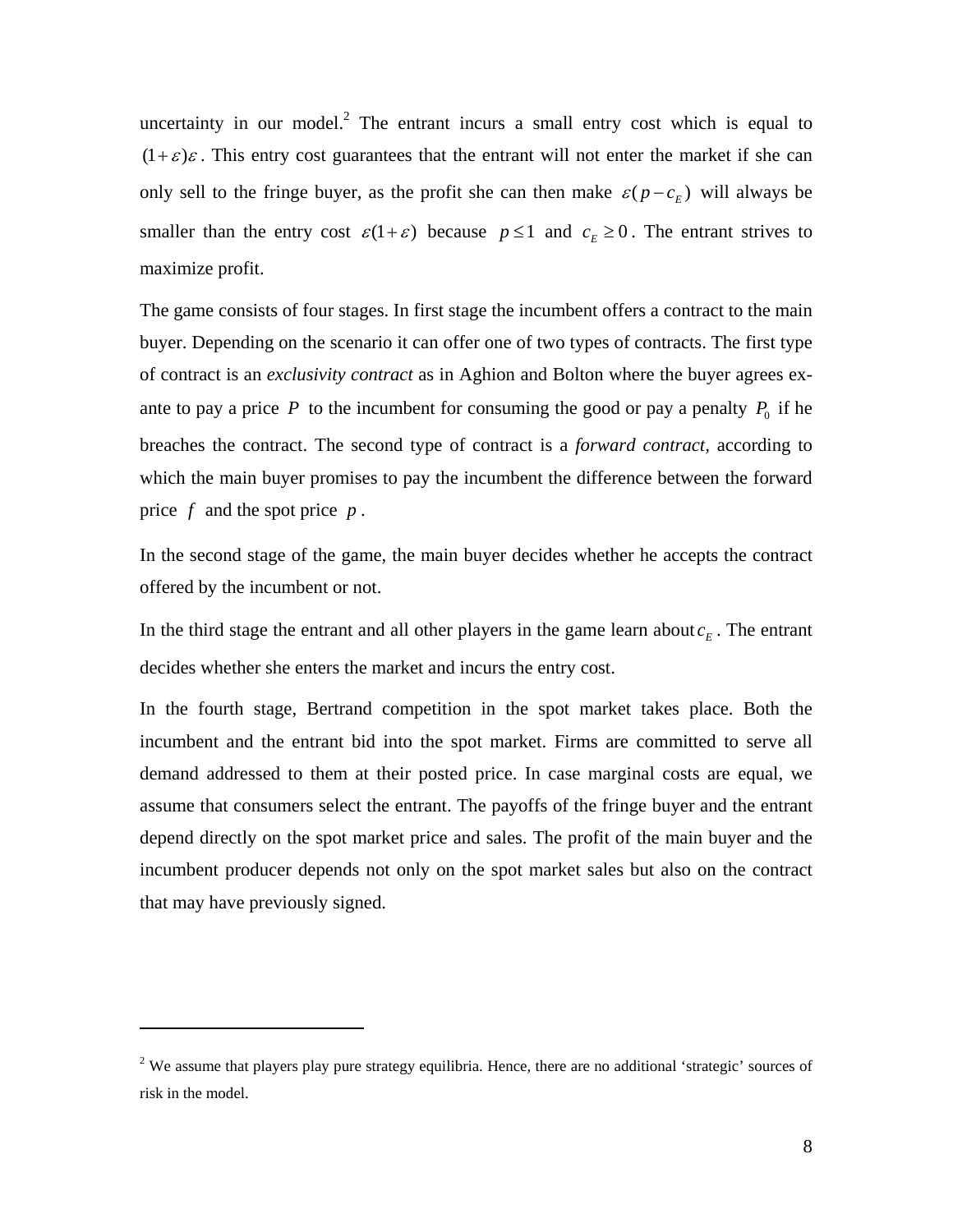#### **2.1 Efficiency**

We now characterize efficient market outcomes. Three market performance dimensions matter: allocative efficiency, productive efficiency and risk sharing. As regards the first dimension, it is clear that, as the production costs are always lower than consumers' willingness to pay, total production should be equal to  $1+\varepsilon$  units. Second, production efficiency requires that the entrant enters the market only when she has a production cost advantage *vis-à-vis* the incumbent which outweighs her entry cost. Hence entry should occur as long as the average production cost of the production cost of the entrant  $\left(\frac{c_E(1+\varepsilon)+\varepsilon(1+\varepsilon)}{1+\varepsilon}=c_E+\varepsilon\right)$  is smaller than the average production cost of the incumbent  $c_I$ .

Third, because the main buyer is risk-averse and the incumbent is risk-neutral, the incumbent should sell insurance to the main buyer. In the optimum, the marginal utility of the main buyer should be equal across of the world. This implies that the main buyer pays the same price in all situations.

## **3 Analysis**

We will first consider the benchmark case when contracting is impossible and the game starts with the entry decision by the entrant. We will then analyze the outcome of the game when the incumbent is allowed to offer an exclusivity contract to the main buyer or, alternately, a standard financial contract (forward).

#### **3.1 No contract**

#### **3.1.1 Bertrand Competition**

Following the entrant's decision to enter the market, Bertrand competition determines the (spot) market price. Thus, the equilibrium market price is given by  $p = \max\{c_1, c_E\}$ . In case the entrant decides not to enter, then the spot market price is determined by the reservation price of the buyers, which is equal to 1 for the main and the fringe buyer:

#### **3.1.2 Entry Decision**

At time 3, the entrant will enter as long as she expects to obtain a positive profit. The condition boils down to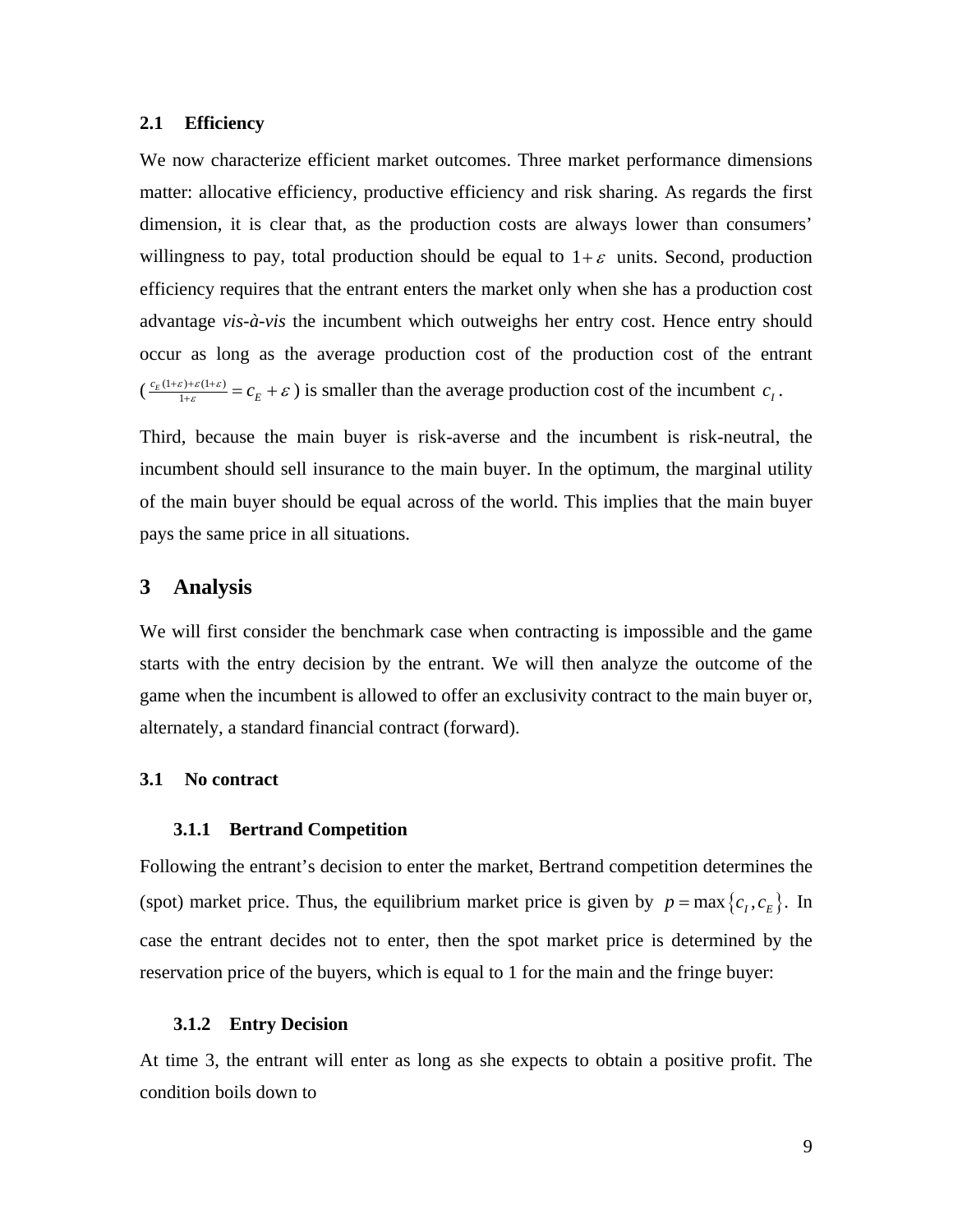$$
(c_I - c_E)(1 + \varepsilon) - (1 + \varepsilon)\varepsilon \ge 0.
$$
\n(3)

The first term stands for the profit she makes by selling at price  $c<sub>l</sub>$  to  $1 + \varepsilon$  users, while the second term is the entry cost. When  $c_E > c_I - \varepsilon$ , the entrant chooses not to enter, for it would not make enough sales to cover the entry cost. The probability of entry  $\phi$  is thus given by

$$
\phi^{NC} = \text{Prob}(c_E < c_I - \varepsilon) = c_I - \varepsilon. \tag{4}
$$

The expected profit of the entrant,  $\Pi_E$ , is equal to the expected post-entry profit.

$$
\Pi_E^{NC} = \int_0^{c_I - \varepsilon} (1 + \varepsilon)(c_I - c_E - \varepsilon) dF(c_E)
$$
  
= 
$$
\frac{(c_I - \varepsilon)^2}{2} (1 + \varepsilon)
$$
 (5)

The incumbent makes a profit only when entry does not take place, in which case he extracts all the surplus from consumers. His expected profit Π*I* is

$$
\Pi_I^{NC} = (1 - \phi^{NC})(1 - c_I)(1 + \varepsilon)
$$
  
=  $(1 - c_I + \varepsilon)(1 - c_I)(1 + \varepsilon)$  (6)

Conversely, the main buyer derives a surplus only when entry occurs, so that his expected utility *V* is

$$
V^{NC} = \phi^{NC} \cdot U(1 - c_I)
$$
  
=  $(c_I - \varepsilon)U(1 - c_I)$  (7)

Similarly, the fringe consumer makes in expectations

$$
\phi^{NC}(1-c_I)\varepsilon = (c_I - \varepsilon)(1-c_I)\varepsilon \tag{8}
$$

#### **3.2 Exclusivity contract**

Section 3.2 studies the case where the incumbent is allowed to offer an exclusivity contract to the main buyer in stage 1. Again we solve the equilibrium with backward induction.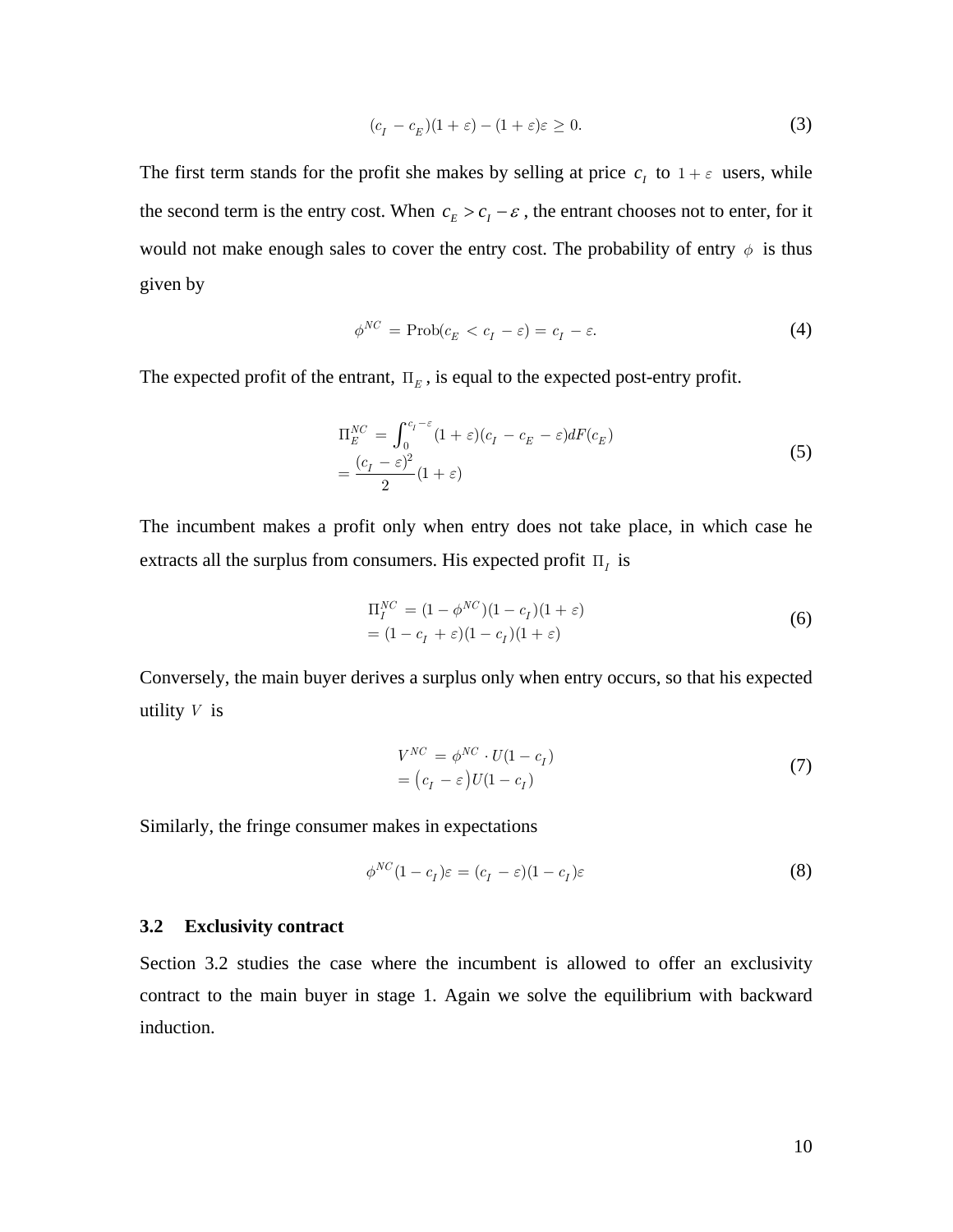#### **3.2.1 Bertrand Competition**

Upon entry, Bertrand competition in the spot market takes place in stage 4 of the game: the entrant and the incumbent post a price  $p_I$  and  $p_E$ . The fringe buyer buys its good from the producer with the lowest price at the spot market price  $p = \min\{p_{E}, p_{I}\}\.$  The main buyer will procure the good from the incumbent and pay the contractual price *P* , or breach the contract, pay a penalty  $P_0$  and buy the good on the spot market at spot market price  $p$ . The main buyer will breach the contract only if the gains from breaching outweigh the penalty, that is, only if  $P - p \leq P_0$ .

The market equilibrium thus depends upon the exclusivity contract  $(P, P_0)$  signed between the main buyer and the incumbent and the production cost of the entrant  $c_E$ . We can consider three cases.

If  $P - P_0 < c_E$ , then the entrant can never make a spot market profit which outweighs the entry costs. Given the parameters of the game, entry can only be profitably if she sells to the main buyer. However, in this instance she can only attract the main buyer by selling below cost.

If  $P - P_0 > c_I, c_E$ , market interaction reduces to standard Bertrand competition. Both firms will post prices  $p_1 = p_E = \max\{c_I, c_E\}$  and both buyers will buy from the firm with the lowest marginal cost.

If  $c_E < P - P_0 < c_I$ , then the entrant will instead post a price  $p_E$  equal to  $P - P_0$  and snatch both buyers. Indeed, by posting a higher price, she would make a higher margin on the fringe buyer but would not be able to convince the main buyer to breach and buy from her, which is unprofitable.

#### **3.2.2 Entry Decision**

All in all, entry takes place when  $c_E < \min\{c_I, P - P_0\} - \varepsilon$ . Given that  $c_E$  is uniformly distributed, the probability of entry is given by

$$
\phi^{EC} = \min\{c_I, P \cdot P_0\} - \varepsilon)
$$
\n(9)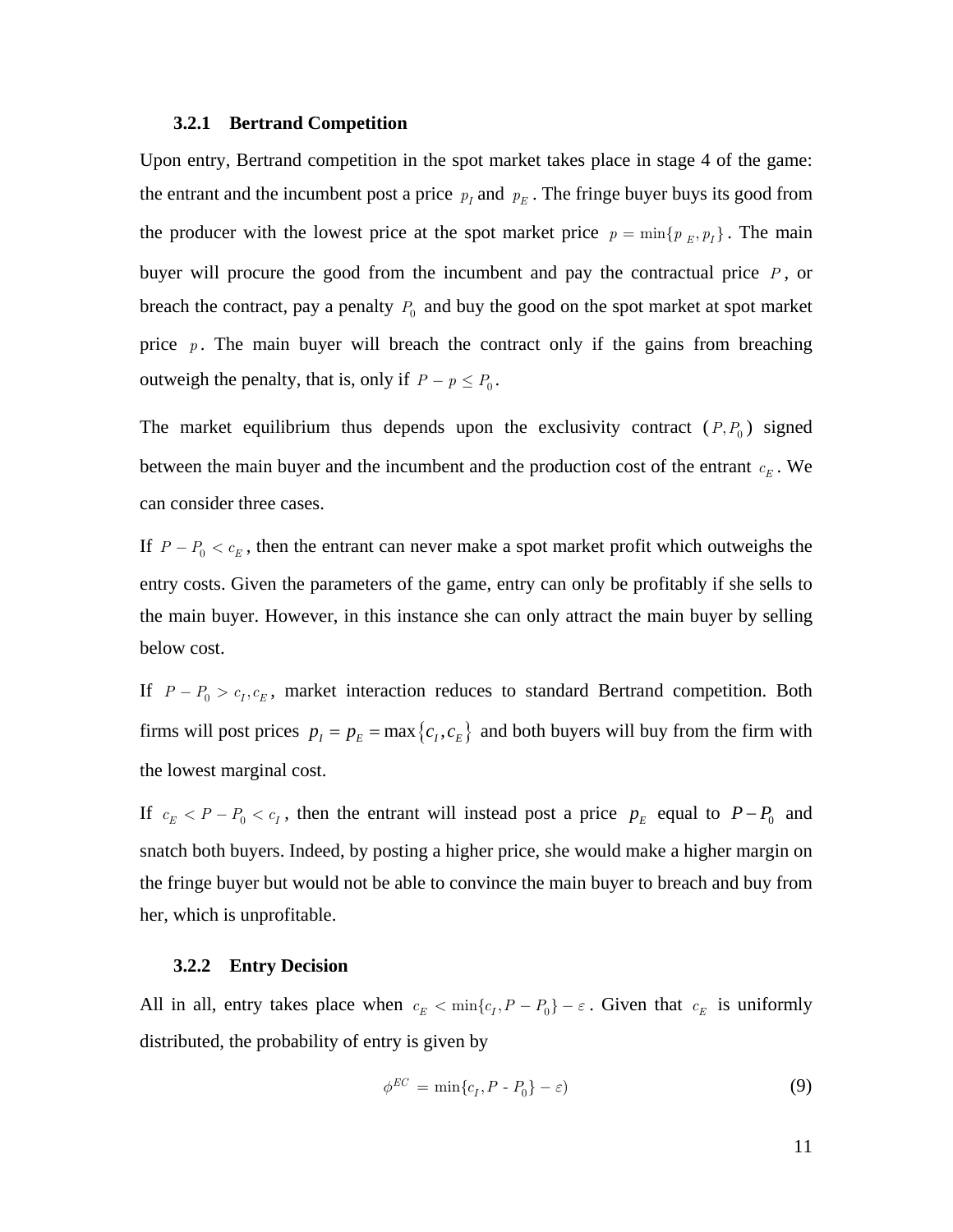Entry is less likely the smaller  $P - P_0$ . The entrant needs to set a lower price in order to win the main buyer, making entry less profitable.

The equilibrium price is then equal to  $p = \min\{c_I, P - P_0\}$  and all consumers buy from the entrant upon entry.

#### **3.2.3 Incumbent's choice**

At time 1, the incumbent chooses  $P$  and  $P_0$  so as to maximize expected profits, taking into account the participation constraint of the main buyer, and the entry decision of the entrant. His program is the following:

$$
\max_{P,P_0} \phi^{EC} P_0 + (1 - \phi^{EC})(P - c_I) + (1 - \phi^{EC})(1 - c_I)\varepsilon
$$
  
s.t.  
(i) 
$$
U(1 - P) \ge (c_I - \varepsilon)U(1 - c_I)
$$
  
(ii) 
$$
\phi^{EC} = \min\{c_I, P - P_0\} - \varepsilon
$$
 (10)

Indeed, the incumbent recognizes that the entrant will not enter unless she can snatch the main buyer. Upon entry, the incumbent therefore expects the latter to breach and pay penalty  $P_0$ . Conversely, if the entrant stays out, the contract will be honored: the main buyer will get the good at contractual price *P*, while all surplus will be extracted from the fringe buyer. Two relations constrain the behavior of the incumbent, however. First, he has to leave the main buyer with at least as much utility as in the no-contract case in order to induce acceptance at time 2. Second, the contract terms affect the likelihood of entry, through their effect on the post-entry price.

Assume for the time being that  $P-P_0 < c_1$ . (This will be true in equilibrium, for the contract has no impact on the market outcome otherwise.) Ignoring the profit made on the fringe buyer, observe that the objective function of the incumbent can be rewritten as follows:

$$
(P - c_I) + (P - P_0 - \varepsilon) [c_I - (P - P_0)].
$$

That is, under the terms of the contract, the incumbent is entitled to profit  $P - c_I$ . However, with probability  $P - P_0 - \varepsilon$  the contract is breached, in which case the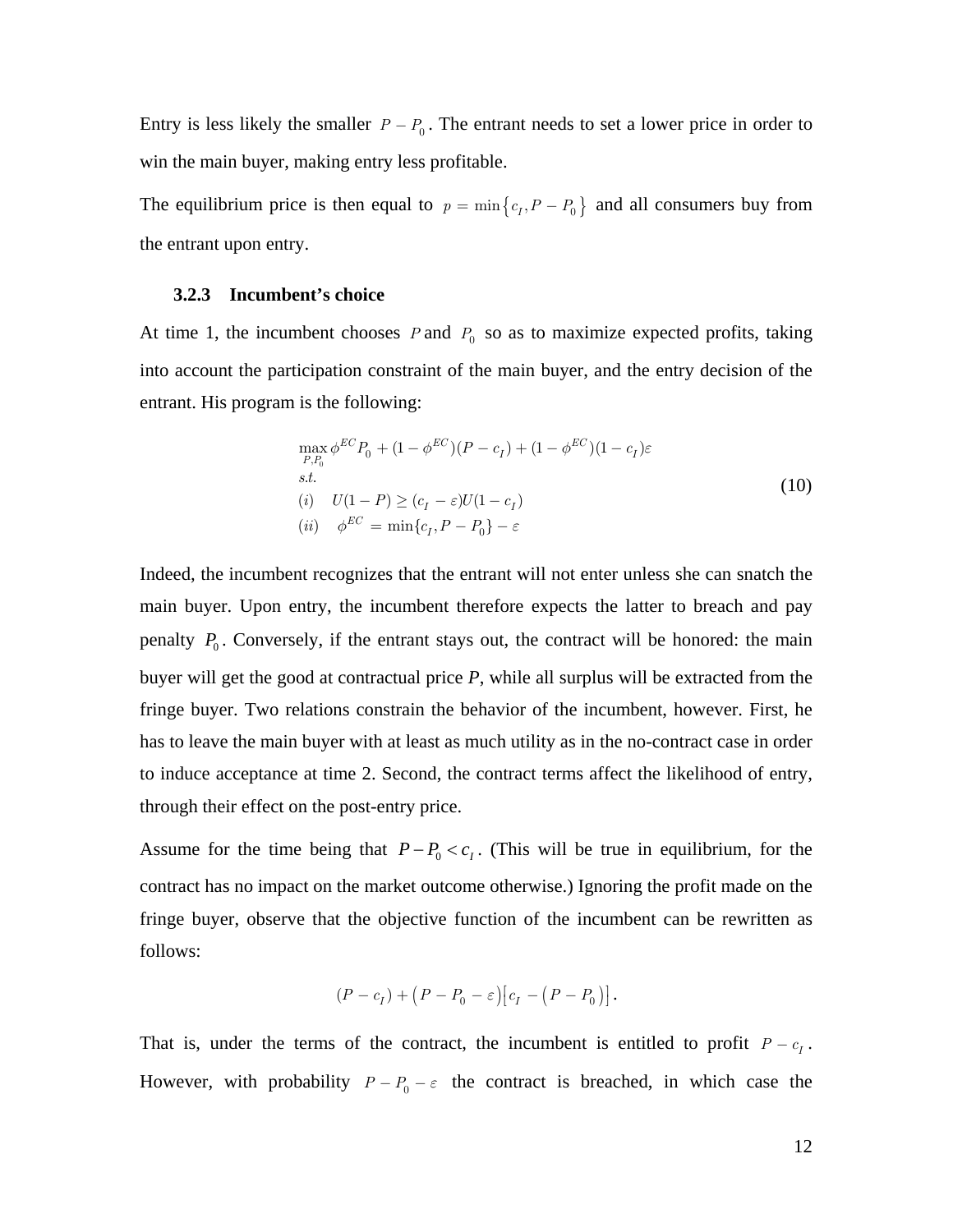incumbent saves  $c_I$  in production costs but loses the difference between the contractual sale price and the liquidated damages,  $P - P_0$ . Write *a* for this latter number. Ignoring the profit made on the fringe buyer<sup>3</sup>, the programme of the incumbent can now be understood as comprising two separate tasks: (i) directly extracting rent from the main buyer by setting  $P$ ; (ii) indirectly extracting rent from the entrant by setting  $a$ . It is as if the incumbent always sold the good to the main buyer at a price that is subject to monopoly power and only constrained by the buyer's option to refuse the contract, but could buy it from a supplier (the entrant) on which he exerts monopsony power. As in any monoposony calculation, the price at which the input is bought, *a*, is thus determined by the trade-off between the quantity purchased and the price paid.

Of course, the presence of the fringe buyer somehow complicates the computation of the optimal pricing scheme. Solving the programme gives:

$$
U(1 - P) = (c_I - \varepsilon)U(1 - c_I)
$$
  
\n
$$
P - P_0 = \frac{c_I}{2}(1 + \varepsilon)
$$
\n(11)

That is, the main buyer is held at reservation utility level, while *a* is chosen so as to allow for entry only when the entrant's cost is about half the incumbent's.

Thus, in this game, the main buyer expects his utility to be

$$
V^{EC} = V^{NC} = (c_I - \varepsilon)U(1 - c_I). \tag{12}
$$

The entrant expects

 $\overline{a}$ 

$$
\Pi_E^{EC} = \int_0^{P-P_0-\epsilon} (P - P_0 - c_E - \varepsilon)(1 + \varepsilon) dF(c_E)
$$
  
=  $(1 + \varepsilon) \int_0^{P-P_0-\varepsilon} c_E d c_E$   
=  $\frac{1}{2} (1 + \varepsilon) (\frac{c_I}{2} (1 + \varepsilon) - \varepsilon)^2$  (13)

The incumbent plans on pocketing

<sup>&</sup>lt;sup>3</sup> The incumbent's profit on sales to the fringe buyer is  $\varepsilon (1 - c_I)(1 - \phi^{EC})$ . This is decreasing in the probability of entry.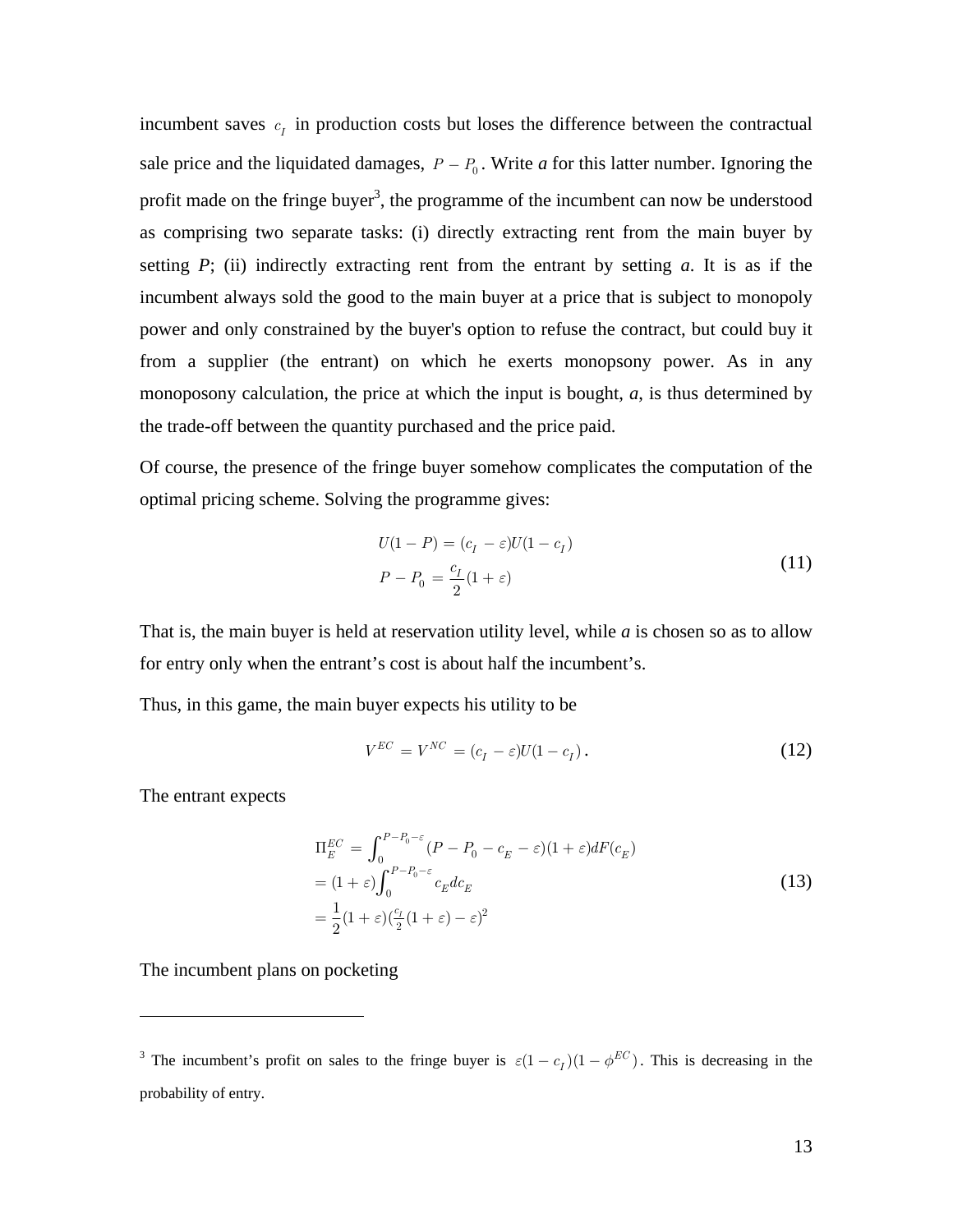$$
\Pi_I^{EC} = P + a^2 + (1 + \varepsilon)(\varepsilon - 2a)
$$
  
= 
$$
\left[ P + (1 + \varepsilon) \left( c_I \left( \frac{c_I}{4} - 1 \right) (1 + \varepsilon) + \varepsilon \right) \right]
$$
 (14)

The fringe buyer's expected surplus is given by

$$
W^{EC} = \phi^{EC} (1 - (P - P_0))\varepsilon
$$
  
=  $\varepsilon ((P - P_0)(1 + \varepsilon) - \varepsilon - (P - P_0)^2)$   
=  $\varepsilon \left( (1 + \varepsilon)^2 \frac{c_I}{2} (1 - \frac{c_I}{2}) - \varepsilon \right)$  (15)

#### **3.3 Financial contract**

#### **3.3.1 Bertrand competition**

Suppose now that the incumbent offers the main buyer a non-breachable financial contract which specifies that the main buyer has to transfer the amount  $f - p$  to the incumbent when the spot market closes at price *p*. A negative amount stands for a transfer from the incumbent to the main buyer. In effect, this is a forward (sale) contract with forward price *f* .

Assume that such a contract has been accepted by the main buyer at time 2 and that the entrant has decided to enter the market. In the pricing subgame, both the incumbent and the main buyer are perfectly hedged against the variations in the spot market price: they have already agreed to transact at price *f* . Competition takes place only for selling to the fringe buyer. Both producers compete a la Bertrand and in equilibrium will post the same price  $p_1 = p_E = \max\{c_I, c_E\}$ , which determines the spot market price *p*. Buyers will buy from the firm with the lowest marginal cost.

#### **3.3.2 Entry decision**

The entrant will enter only if her own marginal cost is small enough to allow her to make positive sales and cover the entry cost, so that

$$
\phi^{FC} = c_I - \varepsilon.
$$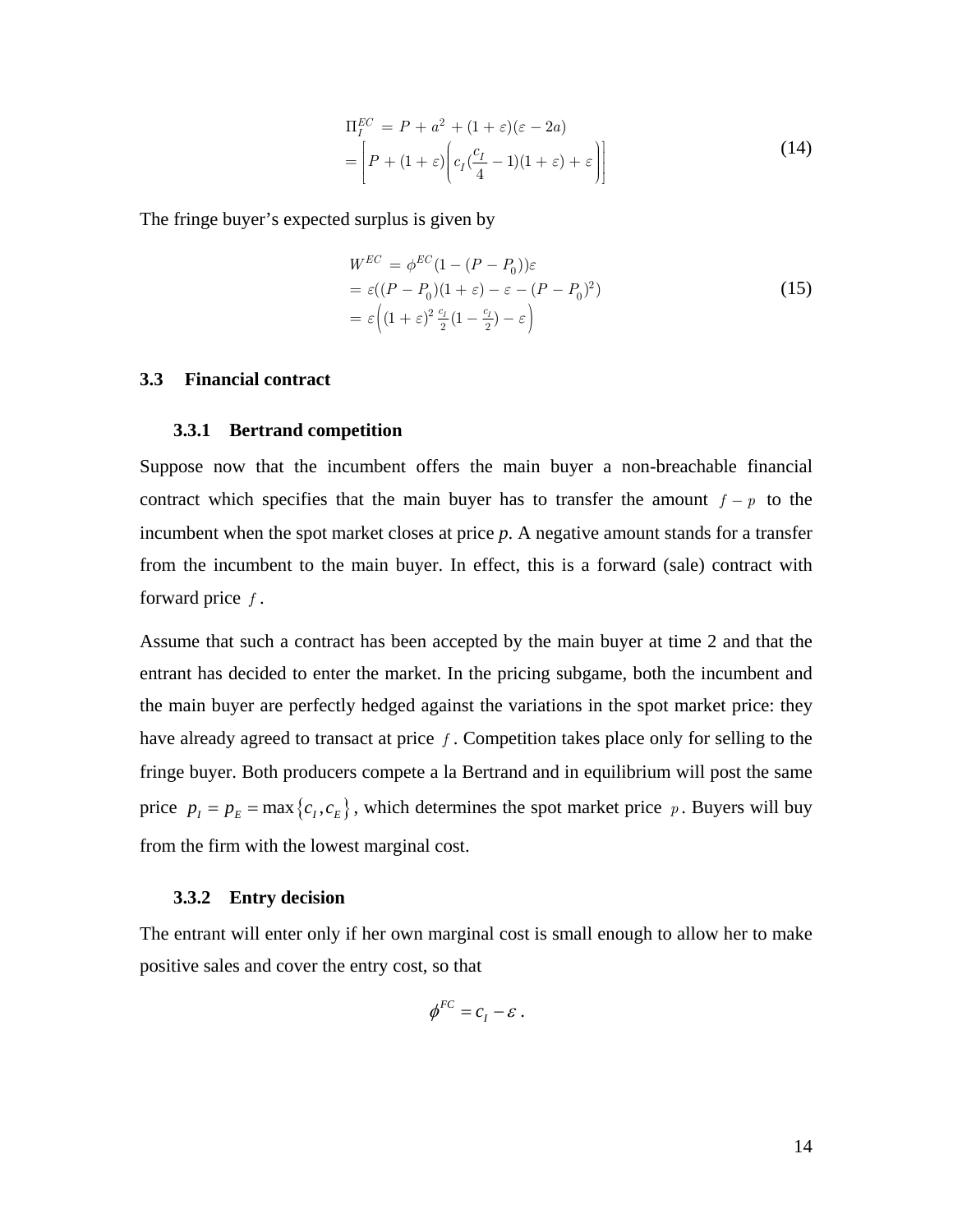In case the entrant stays out, then the incumbent will post a price  $p_I$  equal to 1. He will extract all surplus from the fringe buyer. By contrast, the financial contract caps the gains to be made on the main buyer to *f* .

#### **3.3.3 Incumbent's choice**

At time 1, the incumbent will thus offer the main buyer a contract solving

$$
\max_{f} \phi^{FC}(f - c_I) + (1 - \phi^{FC})[(f - c_I) + \varepsilon(1 - c_I)]
$$
  
s.t.  
(i) 
$$
\phi^{FC} = c_I - \varepsilon
$$
  
(ii) 
$$
U(1 - f) \ge (c_I - \varepsilon)U(1 - c_I)
$$
 (16)

Observe that there is nothing that the incumbent can do to affect entry. The programme thus boils down to extracting as much surplus as possible from the main buyer through the forward price by holding him to his reservation utility level. In equilibrium, we have

$$
\Pi_I^{FC} = \phi^{FC} (f - c_I) + (1 - \phi^{FC})[(f - c_I) + \varepsilon (1 - c_I)] \n= (f - c_I) + \varepsilon (1 - c_I + \varepsilon)(1 - c_I)
$$
\n(17)

The entrant expects to make

$$
\Pi_E^{FC} = (1+\varepsilon) \int_0^{c_I - \varepsilon} (c_I - c_E - \varepsilon) dF(c_E) = \frac{1}{2} (c_I - \varepsilon)^2 (1+\varepsilon)
$$
\n(18)

The main consumer is held down to his reservation utility level

$$
V^{FC} = V^{NC} = (c_I - \varepsilon)U(1 - c_I)
$$
\n(19)

while the fringe consumer makes a surplus only when entry occurs

$$
W^{FC} = \phi^{FC} (1 - c_I) = (c_I - \varepsilon)(1 - c_I). \tag{20}
$$

## **4 Discussion and extension**

#### **4.1 Normative implications**

We now discuss the effects of variations in the contracting environment (no contract, exclusivity contract, and financial contract) on the utility of the three main players in the game, the main buyer, the incumbent and the entrant.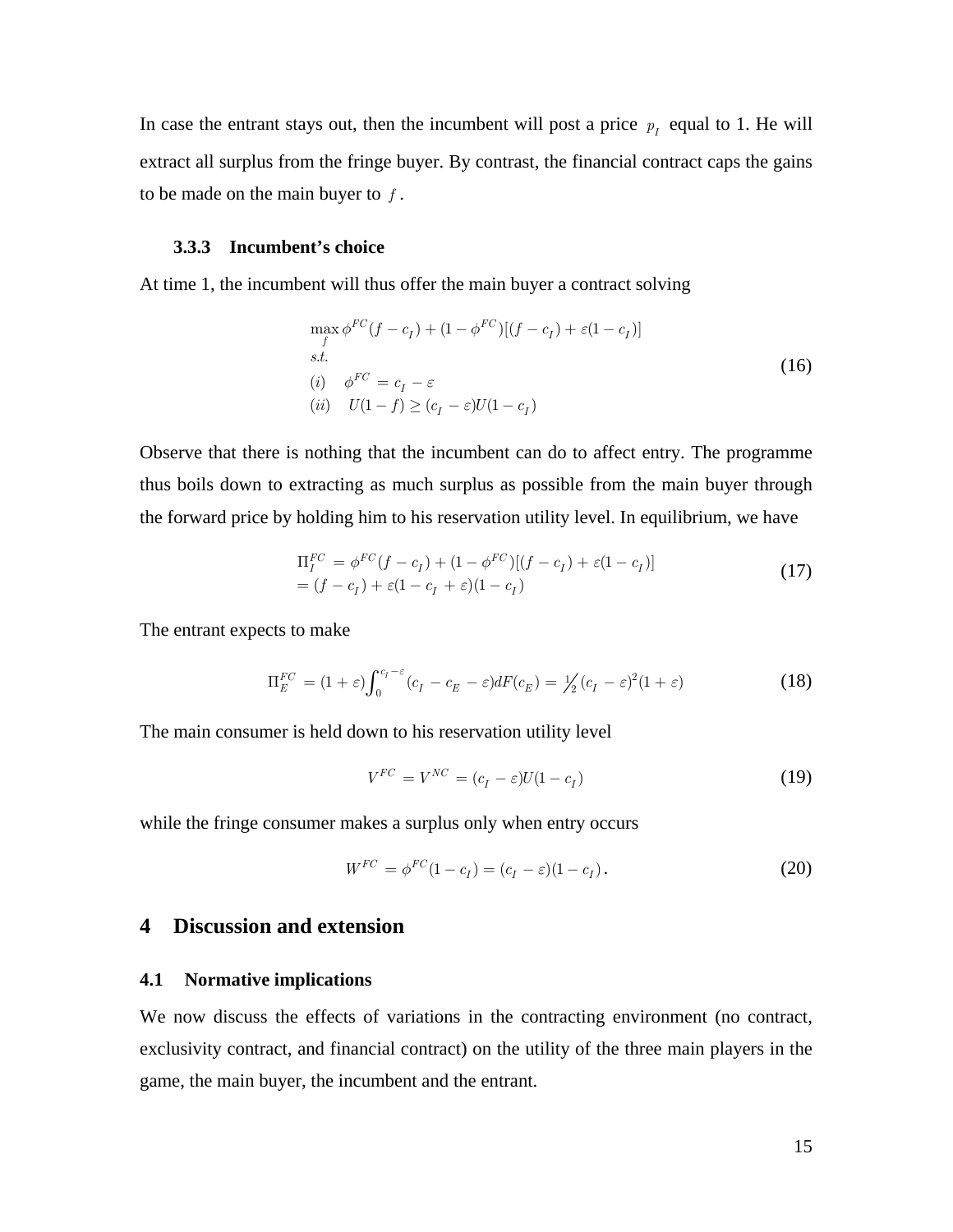We discuss first the effect for the *main buyer*. As the incumbent has all the bargaining power vis-à-vis the main buyer, he will keep him at his reservation utility level. Hence the main buyer's utility is identical in all three cases.

The *incumbent* prefers the situation where he offers an exclusivity contract to the main buyer to the case where he can only sign a financial contract. Indeed, the forward contract f is equivalent to an exclusivity contract  $(P, P_0)$  where the contract price is equal to the forward price ( $P = f$ ) and the penalty for breach is equal to ( $P_0 = P - c_I$ ). Hence the incumbent can always do at least as well with the forward contract as with the exclusivity contract. As a matter of fact, under the optimal exclusivity contract, the incumbent will set  $P = f$ , as the participation constraint of the main buyer is identical and binding under both contracts, and  $P_0 > P - c_I$ , as this allows him to extract rents from the entrant upon entry, as shown in Aghion and Bolton.<sup>4</sup> The case without contract gives the incumbent the lowest profit. Hence, if the incumbent were free to set the terms of the contract offered to the incumbent, our model would predict the use of contracts with exclusivity clauses even when a standard financial instrument is available to arrange for risk-sharing.

The *entrant* is indifferent between the situation with the financial contract and the situation without any contracts. He obtains, however, a lower profit under the exclusivity contract as entry is restricted.

We now compare the different scenarii from the point of view of efficiency.

 $\overline{a}$ 

The scenario where the main buyer and the incumbent sign a *financial contract* Paretodominates the *no contracting* outcome, as the surpluses of the main buyer and the entrant remain constant, while the profit of the incumbent increases. Introducing a financial contract improves risk sharing between the entrant and the incumbent, without restricting entry.

<sup>&</sup>lt;sup>4</sup> In addition, by deterring entry, the incumbent will also extract more rents from the fringe buyer. This is a second reason for setting a higher penalty for breaching the contract.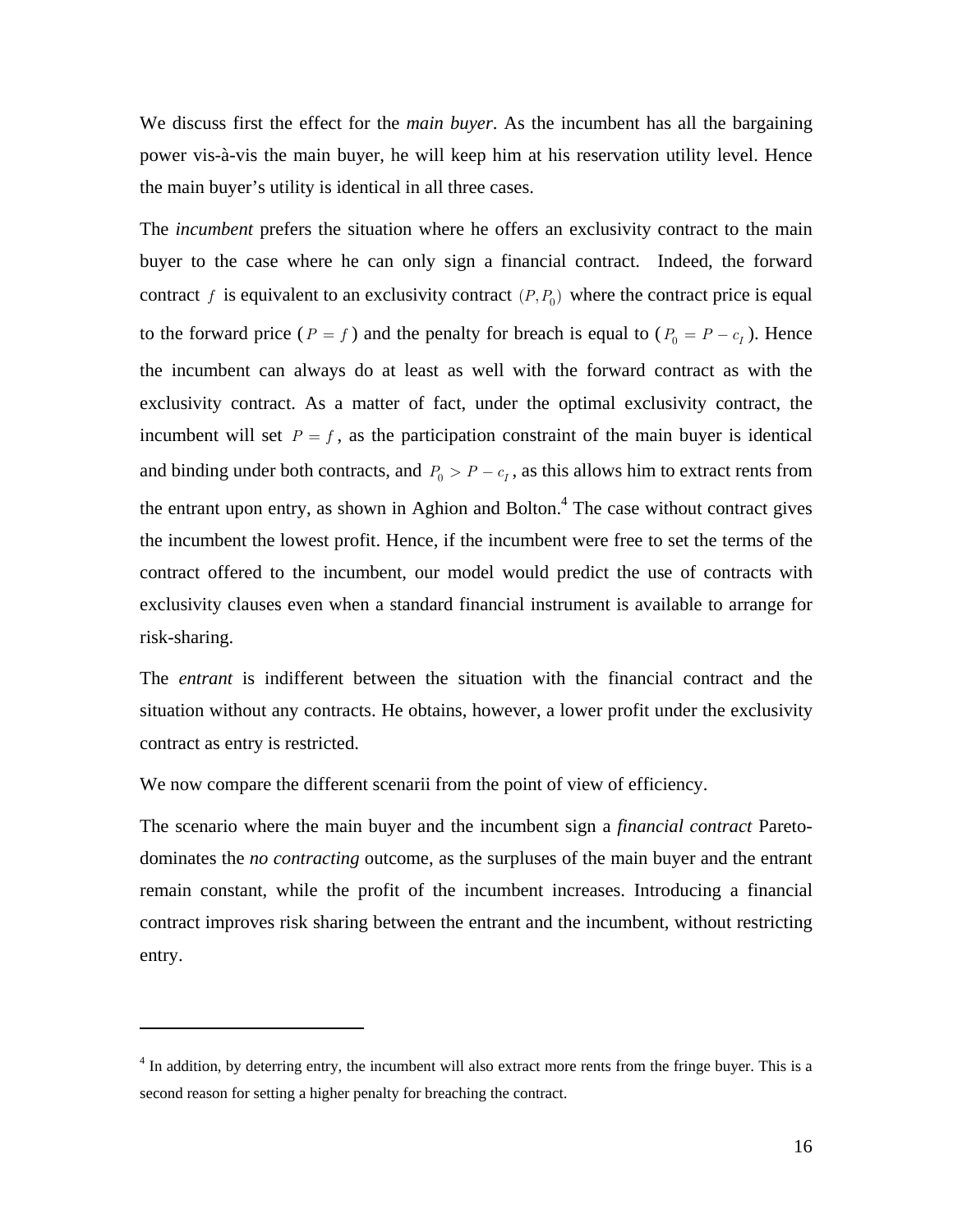If we replace the financial contract with an exclusivity contract, then the profit of the incumbent goes up, the entrant is worse off and the main buyer is kept at its reservation utility. The equilibrium is however suboptimal, as entry happens too little of the time. The incumbent acts as a monopsonist which drives down the post-entry price, extracting rents from the entrant. This leads to a deadweight-loss: the total joint profit of the incumbent and entrant decreases.

Comparing the scenario with an exclusivity contract with one without any contracts, we identify the following trade-off. The incumbent makes more profit with an exclusivity contract as he receives a premium on offering an insurance contract to the main buyer, and as he extracts rent from the entrant. At the same time, the entrant loses as she sells at a lower price. When consumers are very risk-averse, then total profit may be higher with the use of exclusivity contracts than without contracts. Indeed, if the main buyer is very risk-averse, then the value of eliminating that risk is very high and may more than compensate for the inefficient entry profile associated to exclusive dealing.

#### **4.2 Policy implications**

Prohibiting exclusivity contracts in the absence of financial instruments to spread risk could thus well be welfare-detrimental. On the other hand, the use of a simple forward contract dominates exclusive dealing, as an exclusivity clause is not necessary for reaping the gains from risk-sharing.

Thus, where does that leave the possibility of a risk-sharing efficiency defense to justify an exclusivity contract known to be exclusionary?

We have shown that an exclusivity contract does indeed reduce market risk for the main buyer, and that it may be preferred on efficiency grounds to the situation without contract if the buyer is sufficiently risk averse, for in that case the benefit of a reduction in the risk faced by the main buyer outweighs the cost of insufficient entry. However, this does not imply that antitrust authorities should allow firms to sign an exclusive contract, as the exclusivity clause is not necessary for reaping the gains from risk-sharing. A simple financial contract does the job. We therefore conclude that there is little room for an insurance defense of exclusionary exclusive dealing arrangements.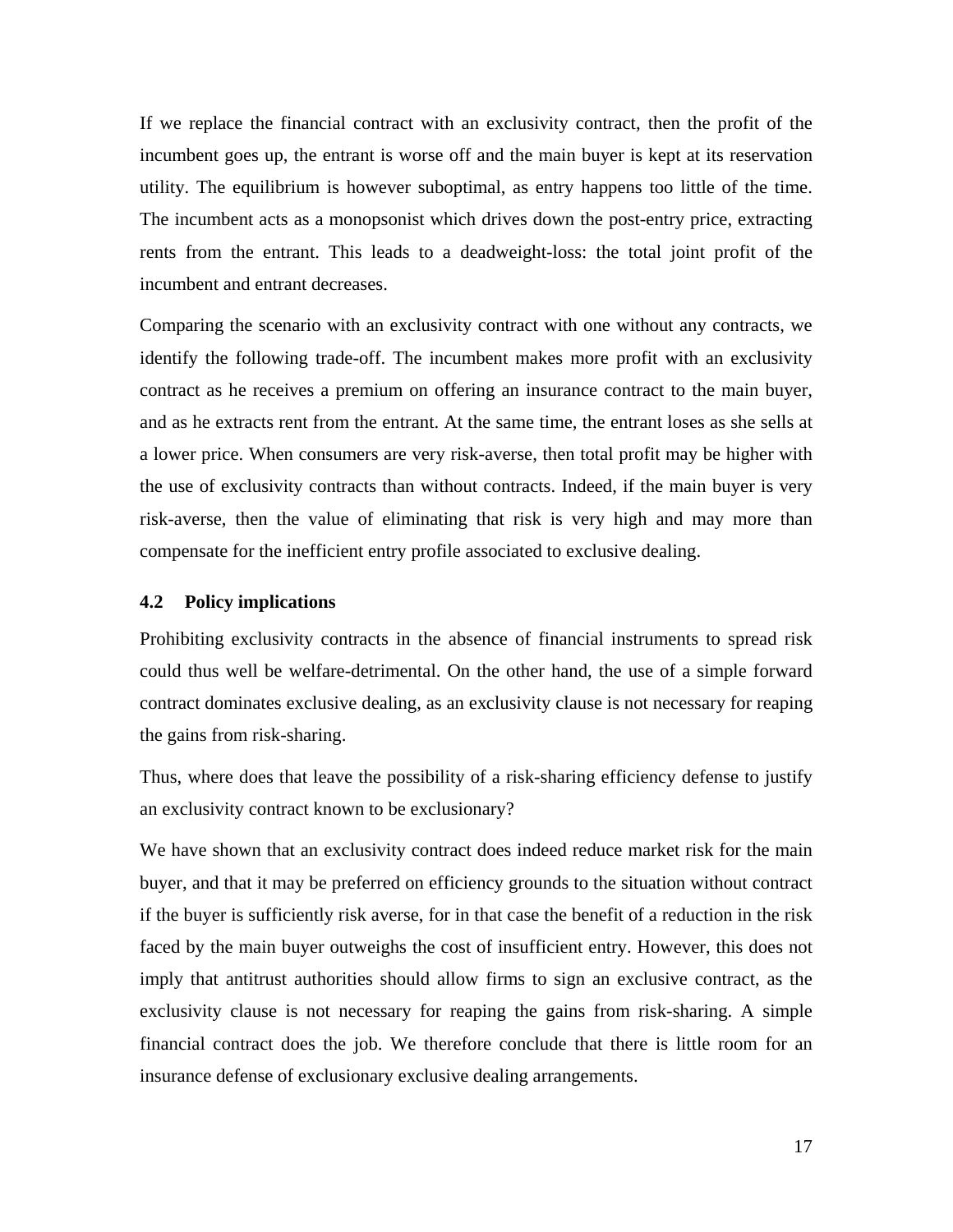Our results also suggest that antitrust authorities should not be too concerned with financial contracts being signed between incumbent firms and the main buyer, as it will lead to efficient entry and optimal risk sharing. No other contract can directly improve on such a financial contract.

#### **4.3 Reservations**

As in Aghion and Bolton, we have made strong assumptions about the elasticity of demand. Demand is perfectly inelastic, hence market power does not directly lead to a reduction of total surplus in the market. (No deadweight loss.)

In the model with financial contracts, after entry the price in the spot market will be equal to the marginal cost of the incumbent. Fierce competition drives down the price, to the point where the incumbent is no longer making a profit. Given this assumption, entry will be efficient, as the entrant pays a price which is equal to the loss of profit of the incumbent. If competition would be less fierce, the price upon entry may be higher, and we could obtain too much entry in the market.

We have assumed that the "fringe buyer" is very small. If this were not the case, we would expect results to change. The presence of a large fringe buyer creates additional contracting externalities. In relative terms this makes exclusion cheaper for the monopolist as he will be able to extract rents not only from the entrant, but also from the fringe buyer. As a result, deadweight loss will further increase. The precise nature of those results further depends on how entry costs and market size are related. A detailed discussion of these effects is outside the scope of the paper.

In the case of the financial contract we assumed that main buyer and the incumbent sign a financial contract that fully hedged their positions, i.e. they signed a forward contract for exactly one unit of output. In the appendix we show that the incumbent may be able to exclude the entrant if he sells more financial contracts than the amount of contracts that fully hedges his position. In other words, the incumbent can achieve entry deterrence if he speculates. The intuition for this is the following: In the Aghion and Bolton model, the incumbent would like to sign a contract that forces the entrant to charge a low price upon entry. This increases the surplus of the main buyer but that surplus can be extracted by the incumbent through the transfer specified in the contract.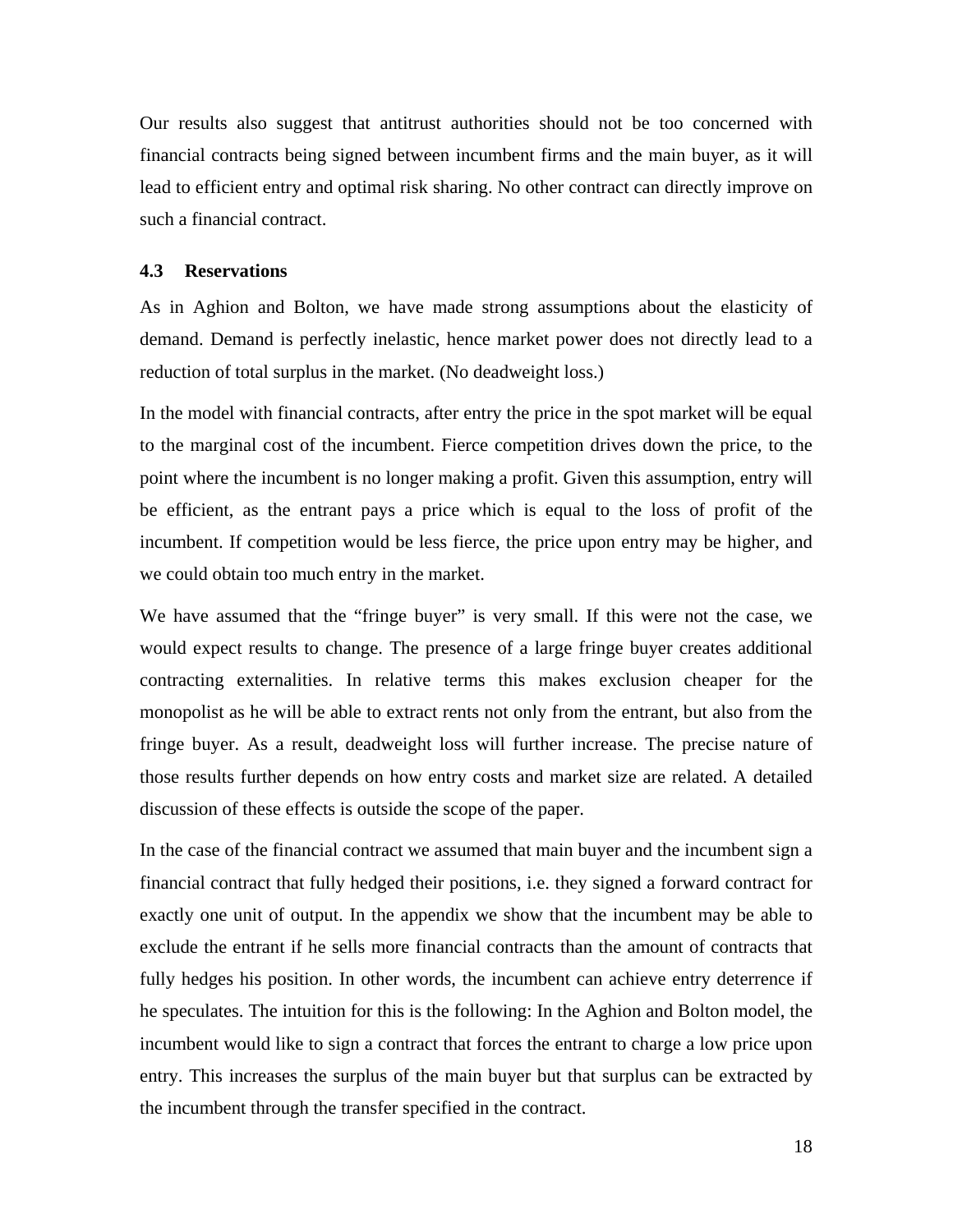By selling more forward contracts than his expected production level, i.e. by taking a speculative short position, the incumbent can "commit" itself to compete aggressively in the spot market and drive the price down upon entry. By choosing the forward price, the surplus that is extracted from the entrant can then be shared between the incumbent and the main buyer.

This strategy of using financial contracts to "commit" to an aggressive action is more costly to the incumbent than using an exclusivity contract:

- The main buyer buys more forward contracts than he needs to hedge his demand. As a result of over-contracting, the incumbent therefore needs to refund the main buyer for the increased risk.
- When entry does not take place, the incumbent sells at a price below cost to the main and the fringe buyer. This is costly for him as he does not recoup the surplus of the fringe buyer.

Given that the strategy is costly, we expect it to be used only when exclusivity contracts are not available (e.g. because of regulatory constraints), the fringe buyer is small (i.e. the incumbent is able to sign up a large fraction of buyers in the industry), the main buyer is not very risk-averse, and financial positions are easily observed by the entrant. Clearly, these circumstances are special.

Moreover, this strategy can be identified by competition authorities as the incumbent and the main buyer need to take a financial position which covers more than the total demand of all the buyers in the entire market, the incumbent sells at a price below cost with or without entry, and the spot price increases upon entry. Those three conditions are unusual and their simultaneous presence can be used by competition law enforcers as a signal that the market is not functioning competitively.

This being said, as this entry deterrence strategy relies on the incumbent selling at a too low price, concerns for the protection of small consumers (the fringe buyer) might make the issue less pressing.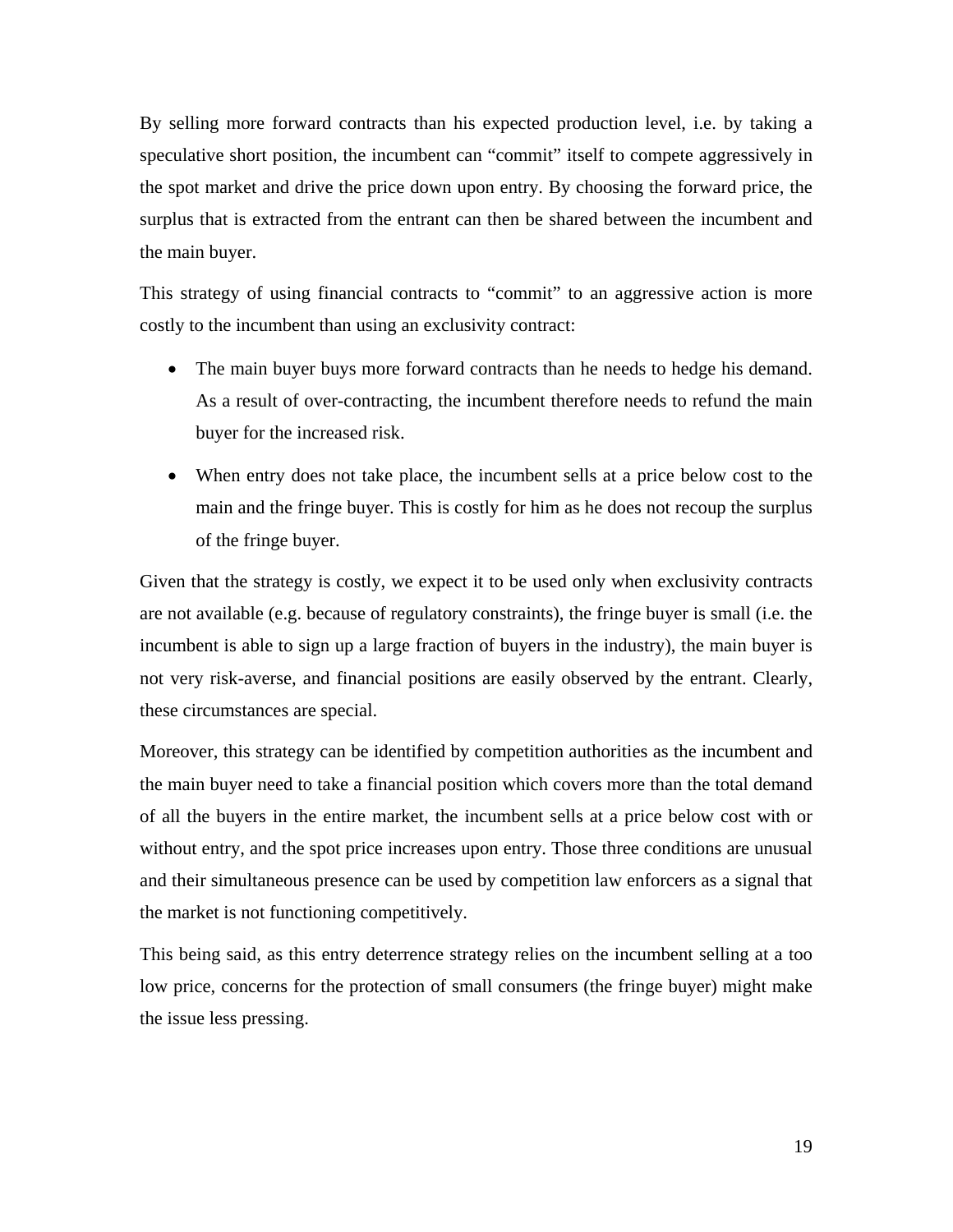# **5 Conclusion**

In this paper, we have revisited the seminal Aghion and Bolton model by introducing risk averse consumers and allowing for a richer contracting environment. We have shown that from the point of view of efficiency, exclusivity contracts, although detrimental to entry, could be preferred to the absence of any long-term relationship between the incumbent and the main buyer. Yet, a simple forward contract can take care of insuring consumers without distorting entry. So, there is no room for an insurance justification for using exclusivity contracts whenever direct financial arrangements are possible. On the contrary, we have shown that even when forward contracts are available, an incumbent would actually prefer to offer an exclusivity provision, as this contract form allows him to extract more surplus from the main buyer and the potential entrant. Thus, by allowing an insurance defense of exclusivity contracts, a jurisdiction would run the risk of making like too easy for an anti-competitive incumbent.

In our simple model, a standard forward contract achieves full efficiency. This suggests that this type of arrangement does not raise competition issues. Still, we have shown that in special circumstances the incumbent could use financial instruments to take a speculative position and deter the entry of a more efficient rival. Although arguably unlikely, this possibility shows that complete laissez-faire with respect to the long-term contracts of a dominant incumbent is not advisable. Once again, vigilance on the part of competition authorities is what is called for.

]

# **6 References**

- Allaz, B. and Vila, J. L. (1993). "Cournot Competition, Forward Markets and Efficiency." *Journal of Economic Theory*, 59, 1-16.
- Aghion, Philippe and Patrick Bolton (1987). "Contracts as a barrier to entry." *American Economic Review*, 77, 388-401.

Argenton, Cédric (2008). "Exclusive quality." CentER discussion paper No. 2008-20.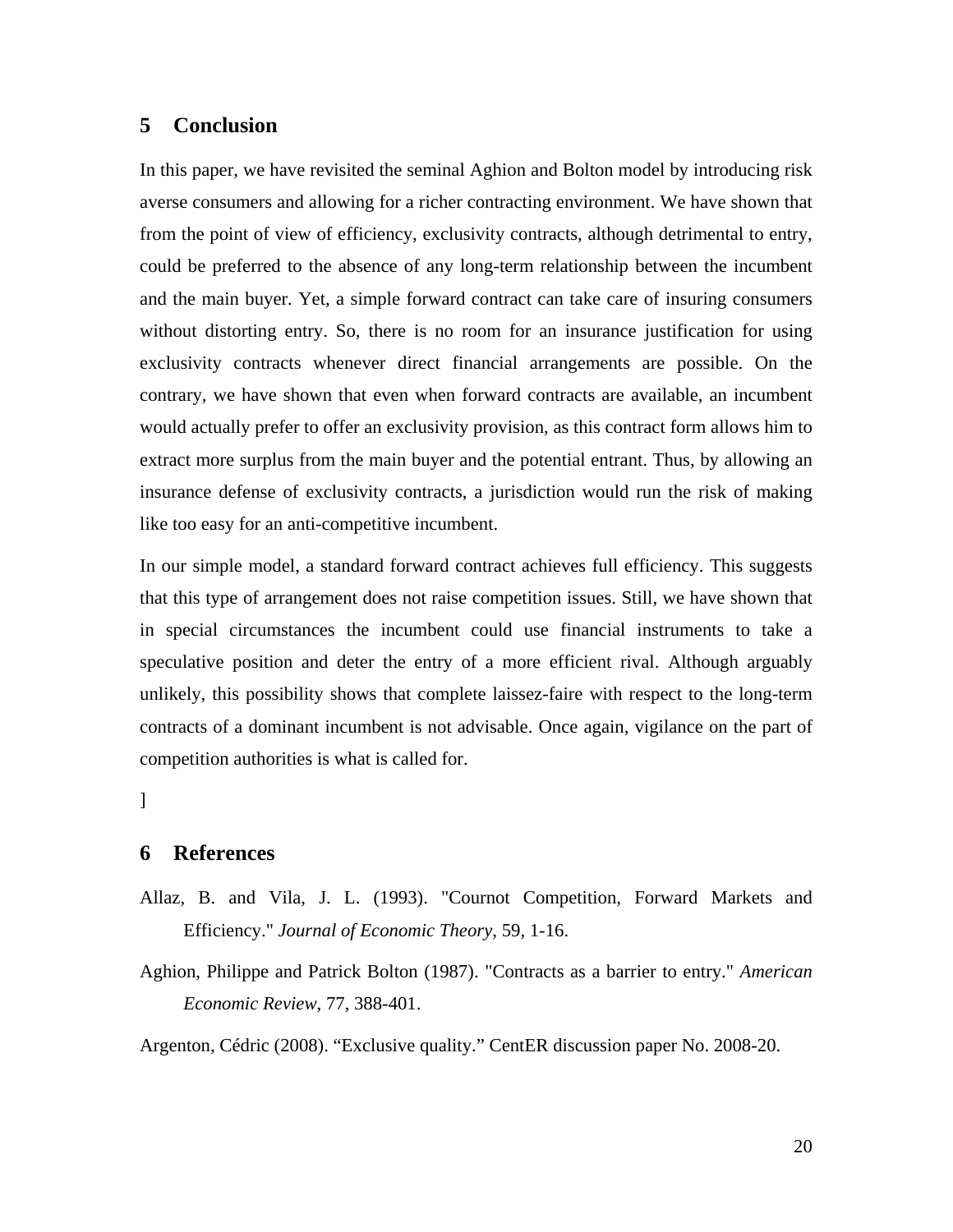- Bernheim, Douglas and Michael Whinston (1999). *Anticompetitive exclusion and foreclosure through vertical agreements.* Louvain: CORE Lecture series.
- Besanko, D. and M.K. Perry (1993). "Equilibrium incentives for exclusive dealing in a differentiated products oligopoly." Rand Journal of Economics, 24, 646-667.
- De Meza, David and Mariano Selvaggi (2007). "Exclusive-contracts foster relationspecific investment." *Rand Journal of Economics*, 38, 85-97.
- Mahenc, P. and Salanie, F. (2004). "Softening Competition Through Forward Trading." *Journal of Economic Theory*, 116(2), 282-293.
- Marvel, H.P. and S. McCafferty (1984). "Resale price maintenance and quality certification." *Rand Journal of Economics*, 15, 346-359.
- Motta, Massimo (2004). *Competition policy: theory and practice*. Cambridge: Cambridge University Press.
- Rasmusen, Eric B., J. Mark Ramseyer and John S. Wiley (1991). "Naked exclusion." *American Economic Review*, 81, 1137-1145.
- Rey, Patrick and Jean Tirole (1986). "The logic of vertical restraints." *American Economic Review*, 76, 921-939.
- Rey, Patrick and Jean Tirole (2006). "A primer on foreclosure." Forthcoming in Mark Armstrong and Rob Porter (eds), *Handbook of Industrial Organization*, vol. 3, Amsterdam: North-Holland.
- Segal, Ilya R. and Michael D. Whinston (2000a). "Naked exclusion: comment." *American Economic Review*, 90, 296-309.
- Segal, Ilya R. and Michael D. Whinston (2000b). "Exclusive contracts and protection of investments." *Rand Journal of Economics*, 31, 603-633.
- Willems, Bert (2005). "Physical and Financial Virtual Power Plants" K.U.Leuven CES working paper No. 0512.
- Willems, Bert and Emmanuel de Corte (2008). "*Energy Policy*", 36(10), 3787-3796.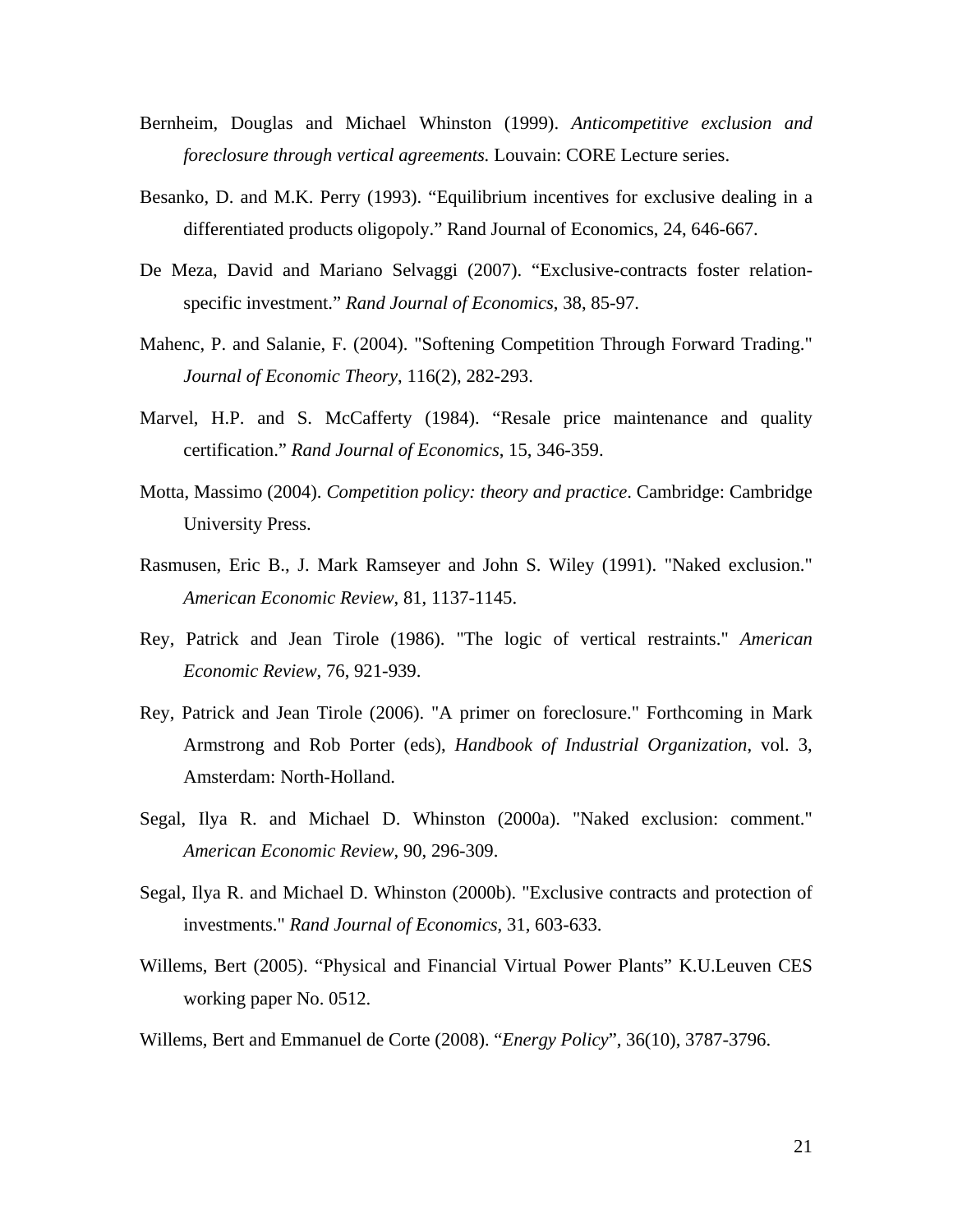Yehezkel, Yaron (2008). "Retailers' choice of product variety and exclusive dealing under asymmetric information." *Rand Journal of Economics*, 29, 115-143.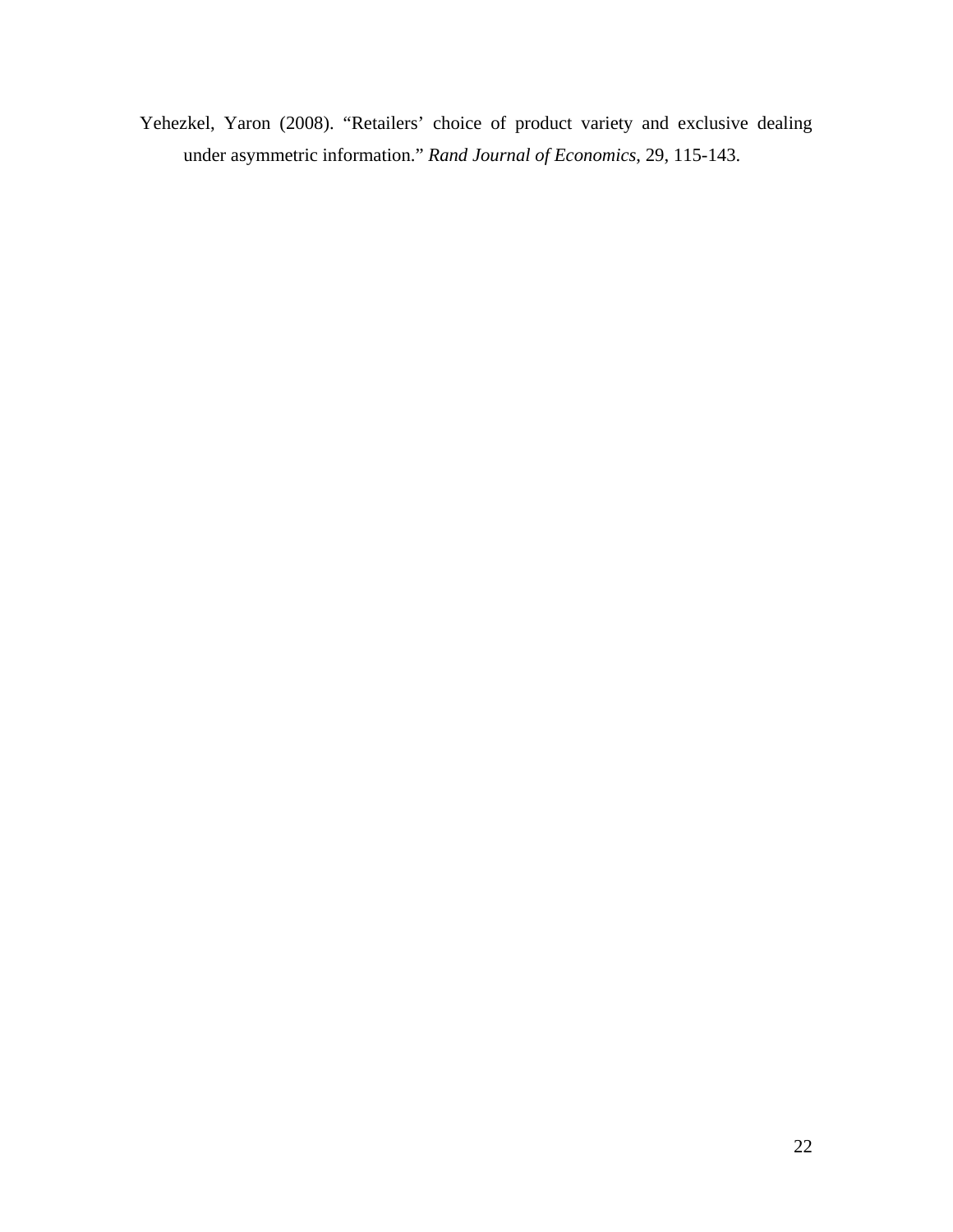## **Appendix: Speculative contracts**

In the Aghion and Bolton model, the incumbent would like to sign a contract that forces the entrant to charge a low price upon entry. This increases the surplus of the main buyer but that surplus can be extracted by the incumbent through the transfer specified in the contract.

In this appendix we will show that the incumbent could also use forward contracts to "commit" itself to compete aggressively in the spot market and drive the price down for the entrant. It can do so by selling more forward contracts than his expected production level i.e. by taking a speculative short position. By choosing the forward price, the surplus that is extracted from the entrant can then be shared between the incumbent and the main buyer.

The game is identical to the one used in section 4.3 with the exception that we assume that the incumbent now sells  $x > 1 + \varepsilon$  forward contracts to the main buyer at forward price *f* .

As before, a forward contract specifies that the main buyer pays the incumbent the difference between the spot market price *p* and the forward price *f* . The spot market price is taken to be the lowest price posted by active firms in stage 4. Although those definitions were previously innocuous, they now define a forward contract as a particular type of transfer.

Indeed, upon entry, the profit of the incumbent is the following:

$$
\Pi_I = (p_I - c_I)q_I + (f - p)x \tag{21}
$$

where  $q_i$  denotes the sales the incumbent makes. That is, the incumbent makes an *operational profit* on his activity as producer (first term) but he also reaps the *financial gains* associated to his financial position (second term).

The utility of the main buyer is

$$
U(1 - p_{MB} + x(p - f)) \tag{22}
$$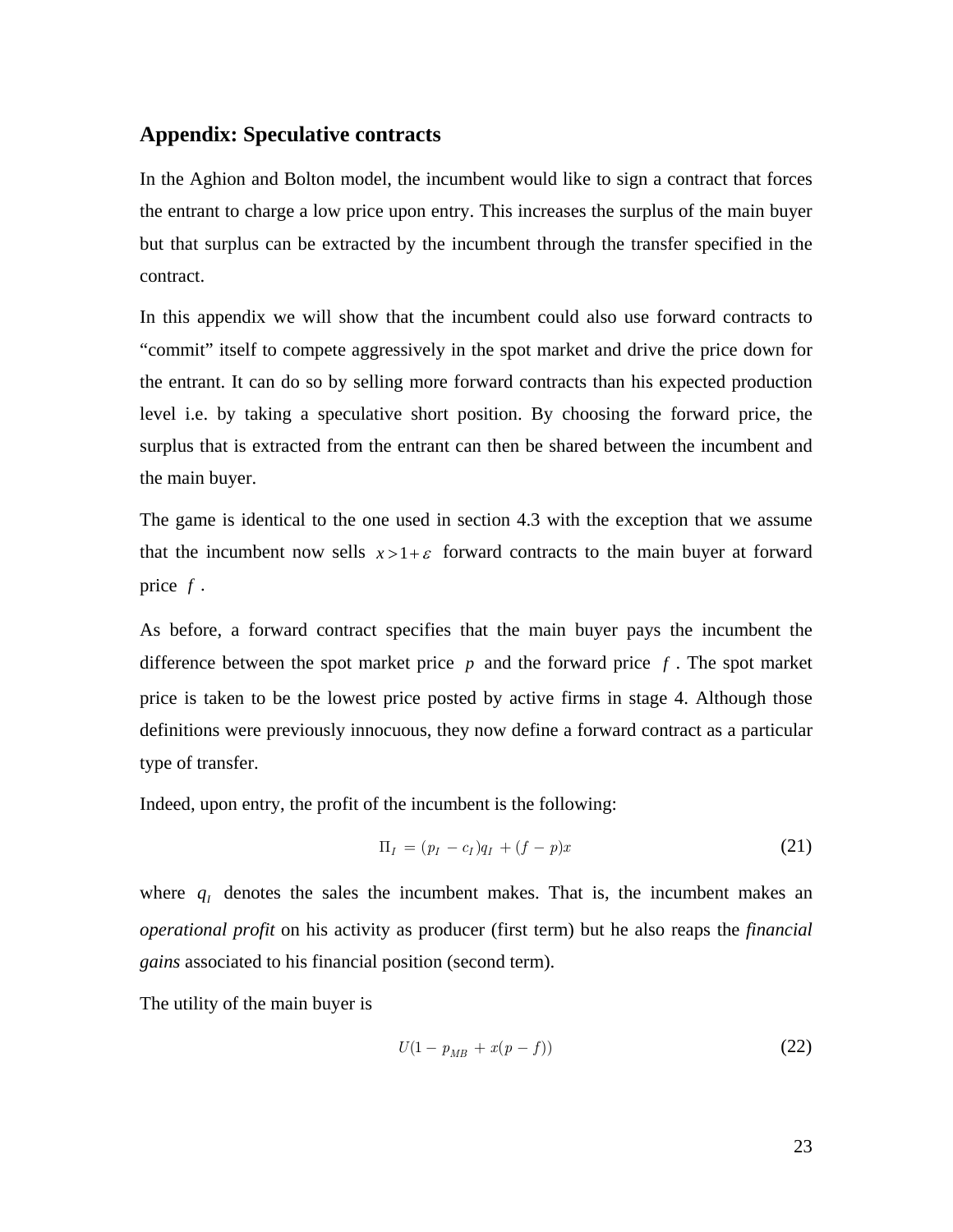For  $x > 1$ , if the price at which the main buyer transacts,  $p_{MB}$ , is susceptible to affect the market price,  $p$ , then the main buyer would have an interest in being charged as high as possible a price. If instead the main buyer were be unable to affect the market price, then it would be happy to transact at a low price.

Thus, the incentives in this model depend on what definition is adopted for the market price. As we take it to be the lowest price posted by active firms, and not the price at which the main buyer transacts, the strategic use of his purchasing behavior by the main buyer is ruled out.<sup>5</sup>

The profit of the entrant, in any case, is unaffected by those subtleties and given by

$$
\Pi_E = (p_E - c_E)q_E \tag{23}
$$

where  $q_E$  stands for her sales in the spot market.

### **Reaction functions**

 $\overline{a}$ 

In any candidate equilibrium in which the market price is below 1, it is optimal for the main buyer to buy the good at price *p*, as it is unable to affect the spot market price, and therefore his financial losses by not buying the good. On the contrary, he makes a direct surplus by purchasing one unit of the good.

The entrant will undercut any price of the incumbent as long as the price is above her production costs.

The incumbent will undercut as long as the gains on the financial gains from decreasing the price outweigh the operational losses from selling below cost.

By not undercutting, the incumbent is guaranteed  $(f - p_E)x$ . Upon undercutting, he makes

$$
(p_I - c_I)(1 + \varepsilon) + (f - p_I)x \tag{24}
$$

<sup>&</sup>lt;sup>5</sup> If we think about the spot market as a centrally organized two-sided auction that clears demand and supply bids, then the spot market price would indeed be equal to the lowest posted price. The microstructure of the spot market is not modeled.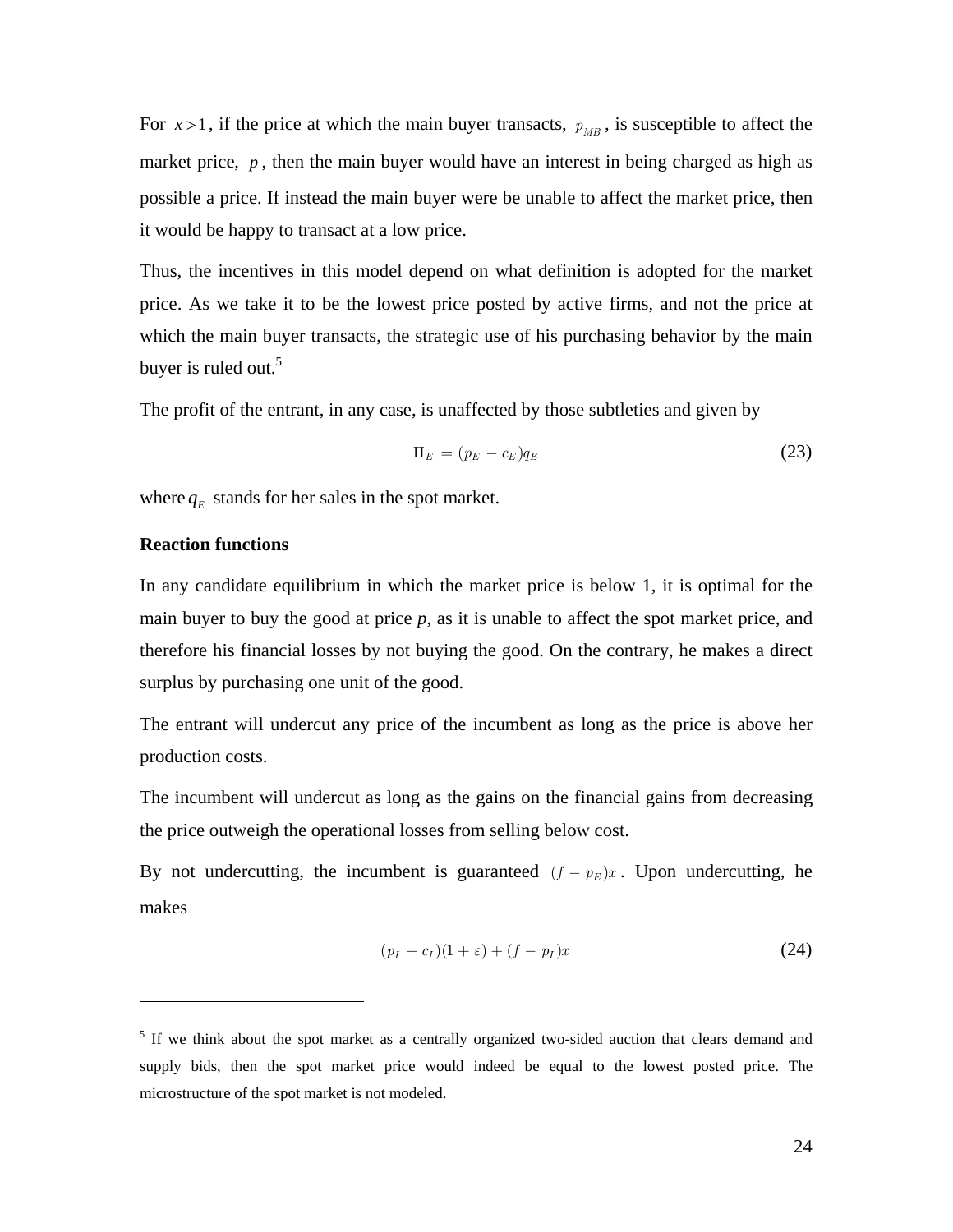If the contract is such that  $x > 1 + \varepsilon$ , then the incumbent has an incentive to undercut to the point where  $p_l = 0$ . In this case his profit is:

$$
fx - c_I(1 + \varepsilon) \tag{25}
$$

Therefore, undercutting is profitable as long as  $p_E > \frac{c_I(1 + \varepsilon)}{x}$  $> \frac{c_I(1+\varepsilon)}{2}$ .



*Figure 1: Best response correspondences of the Entrant and the Incumbent* 

### **Equilibrium**

Several cases must be distinguished. The associated best-response correspondences are displayed in Figure 1.

Case A. If  $c_E > c_I \frac{1+\varepsilon}{x}$  then the incumbent will bid  $p_I = 0$  and the entrant will set a price  $p_E \geq c_E > \frac{1+\varepsilon}{x}c_I$ . The market price  $p = 0$ .

Case B. If  $c_E < c_I \frac{1+\varepsilon}{x}$  there are two classes of equilibria:

In the first class the incumbents bids a price  $p_1 = 0$ , and the entrant sets a price  $p_E \geq \frac{1+\varepsilon}{x} c_I$ .

In the other class of equilibria, the incumbent and the entrant set the same price  $p_E = p_I = \frac{1+\varepsilon}{x} c_I > c_E$ . As a matter of fact all bids such that  $c_E < p_E = p_I \leq \frac{1+\varepsilon}{x} c_I$  are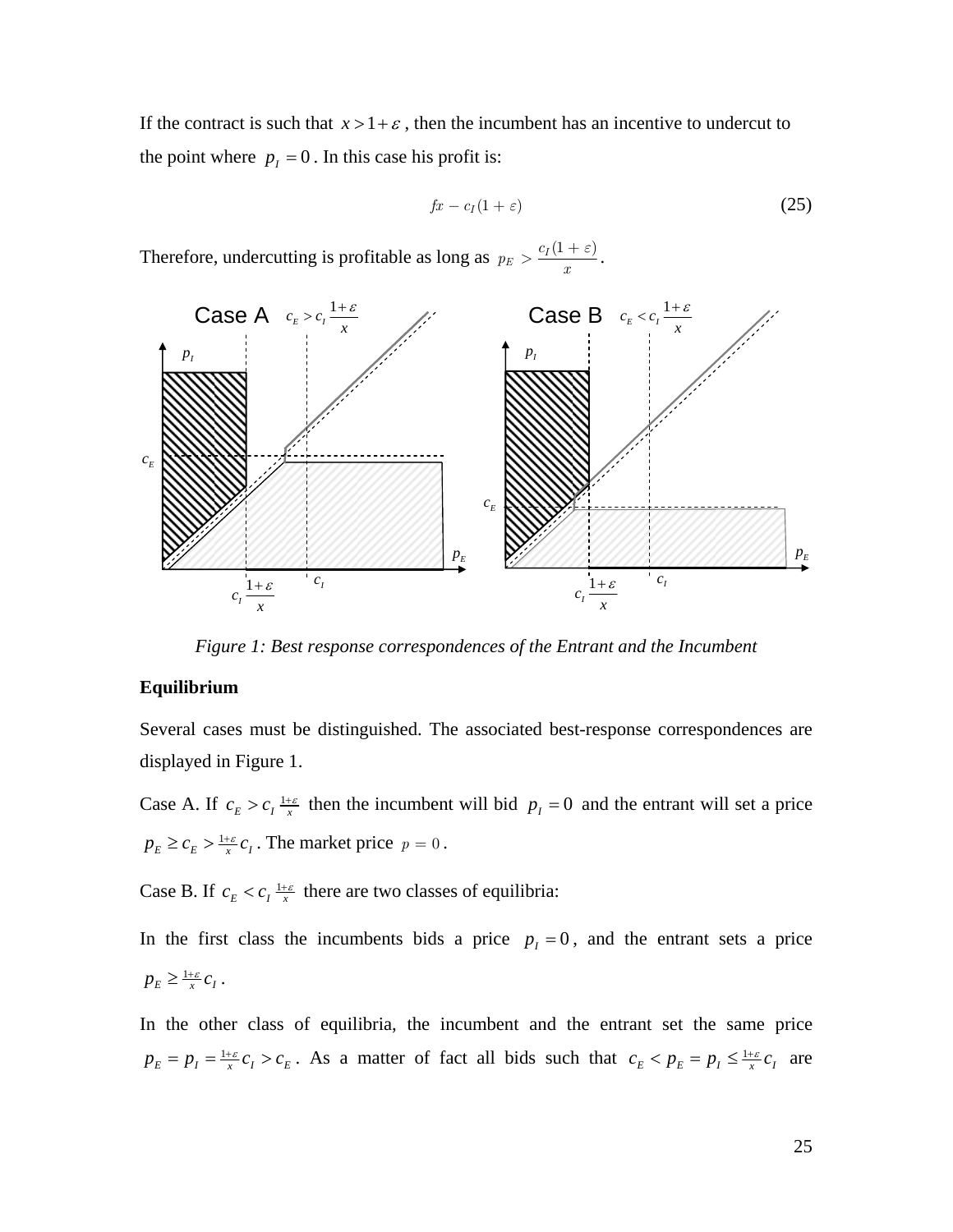equilibria. However, as in the standard Bertrand game, we take interest only in the one with the highest price, the other ones involving the play of weakly dominated strategies*.*

This multiplicity raises an equilibrium selection problem. In the class of equilibria with zero price, the profits of the incumbent and the entrant are as follows:

$$
\Pi_I = fx - (1 + \varepsilon)c_I, \qquad \Pi_E = 0 \tag{26}
$$

In the other equilibrium the profits of the incumbent and the entrant are:

$$
\Pi_I = fx - (1 + \varepsilon)c_I \qquad \qquad \Pi_E = (1 + \varepsilon)(\frac{1 + \varepsilon}{x}c_I - c_E) \tag{27}
$$

Thus, the second equilibrium bring strictly more profit to both firms. We therefore assume that it is the one played by the firms. The market price after entry occurs is equal to:  $p = c_1 \frac{1+\varepsilon}{x}$ 

If there is no entry in the market, then the incumbent has an incentive to price at zero as it has an interest to set the price as low as possible to reap financial gains ( $p = 0$ ).

#### **Entry decision**

The entrant will only enter if it makes enough profit to cover her entry cost  $c_E < c_I \frac{1+\varepsilon}{x} - \varepsilon$ . The probability of entry under speculation is thus equal to  $\phi^{SC} = c_I \frac{1+\varepsilon}{x} - \varepsilon$ .

The expected utility of the main buyer is:

$$
V^{SC} = (1 - \phi^{SC})U(1 - xf) + \phi^{SC}U(1 - xf + (x - 1)c_I \frac{1 + \varepsilon}{x})
$$
\n(28)

#### **Programme of the incumbent**

The programme of the incumbent can be written as:

$$
\max_{P,\phi} P - c_I(1+\varepsilon)
$$
  
s.t. (29)  

$$
(1-\phi^{SC})U(1-P) + \phi^{SC}U(1-P - \phi^{SC} - \varepsilon + c_I(1+\varepsilon)) \ge (c_I - \varepsilon)U(1-c_I)
$$

with  $\phi^{SC} = c_I \frac{1+\epsilon}{x} - \epsilon$  and  $P = xf$ . The optimal probability of entry is given by the following first order condition:

$$
U(1 - P - \phi - \varepsilon + c_I(1 + \varepsilon)) - U(1 - P) = \phi^{SC}U'(1 - \phi - \varepsilon + c_I(1 + \varepsilon))
$$
 (30)

26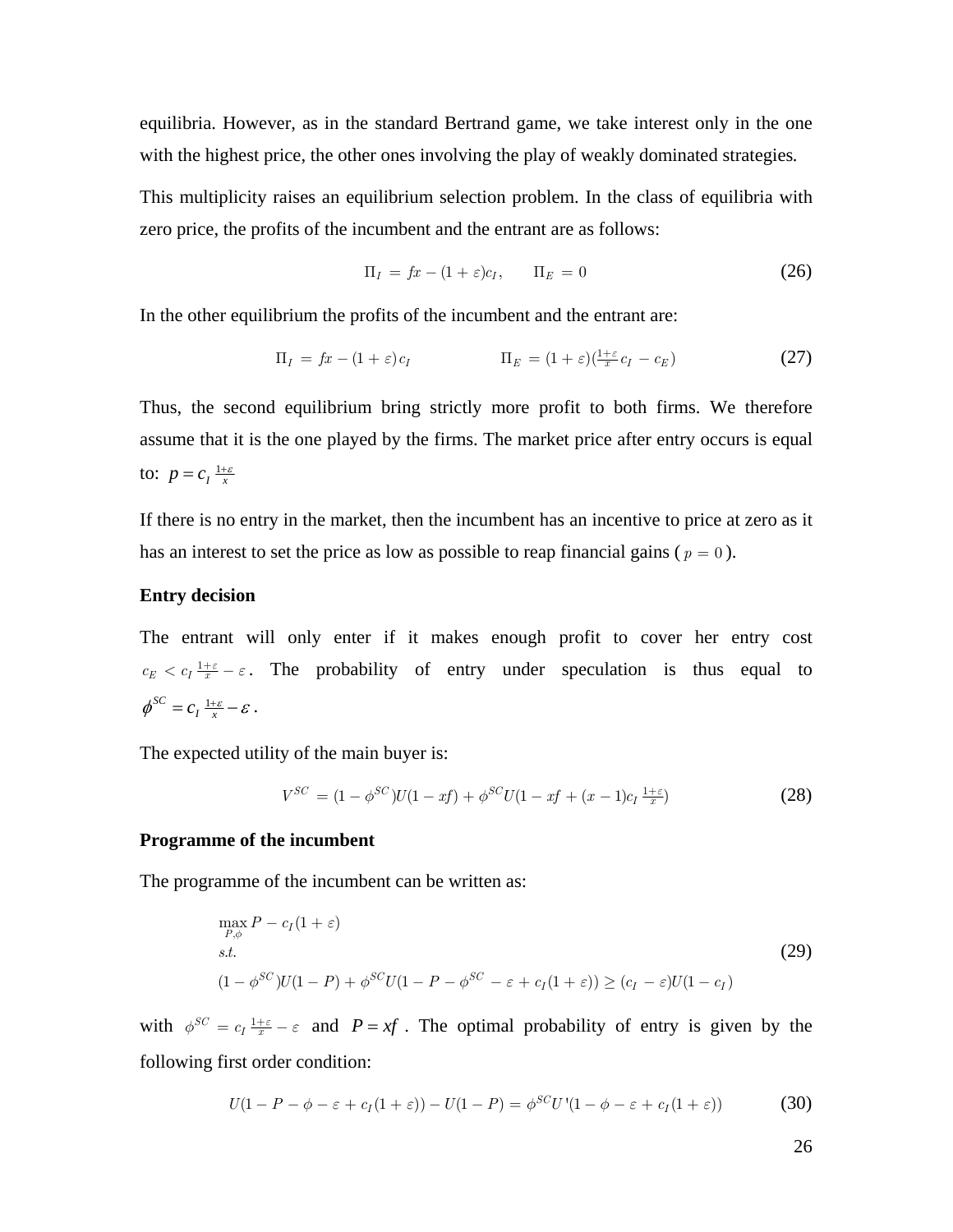The left hand side of expression is the marginal benefit of entry being more likely, the right hand side is the marginal effect on utility of a price change when entry occurs.

Given the strict convexity of U, for all  $y > 0$  the following is approximation is valid  $U(x+y) - U(x) > U'(y)y$ . From this it follows that

$$
\phi^{sc} > \frac{c_1(1+\varepsilon) - \varepsilon}{2} \tag{31}
$$

This equality is strict given the strict concavity of the utility function.

Hence, entry is more likely with the speculative contract than with the exclusive contract for which we found above that  $\phi^{EC} = \frac{c_I(1+\varepsilon)}{2} - \varepsilon$ . The reason for this is that being aggressive and excluding the entrant comes at a cost: (i) the incumbent needs to pay the main buyer to take up some risky contracts, (ii) in the cases where entry does not occur, he will sell goods below cost to the fringe buyer. By making entry less likely those costs are reduced.

Given the additional cost of exclusion, the profit of the incumbent will be lower with speculative contracts than with the exclusive contract. Formally this can be proven by relaxing participation constraint *(iii)* of the main buyer using Jensen's inequality, and comparing the resulting relaxed programme with the incumbent's programme the exclusive contract.

Relaxing (iii) using Jensen's inequality, the incumbent solves the following program:

$$
\max_{P^*,\phi^{SC}} P^* - c_I(1+\varepsilon) + \phi^{SC}(c_I(1+\varepsilon) - \phi - \varepsilon)
$$
  
s.t.  

$$
U\{1 - P^*\} \ge (c_I - \varepsilon)U(1 - c_I)
$$
 (32)

with  $P^* = xf - \phi^{SC}(-\phi - \varepsilon + c_I(1 + \varepsilon))$ .

Given that the participation constraint has been relaxed, the incumbent is able to make a larger profit:  $\Pi_I^{RP} > \Pi_I^{SC}$ . We now compare the profit of the relaxed program with the incumbent's profit under the exclusivity contract. For the exclusivity contract we obtained the following programme: